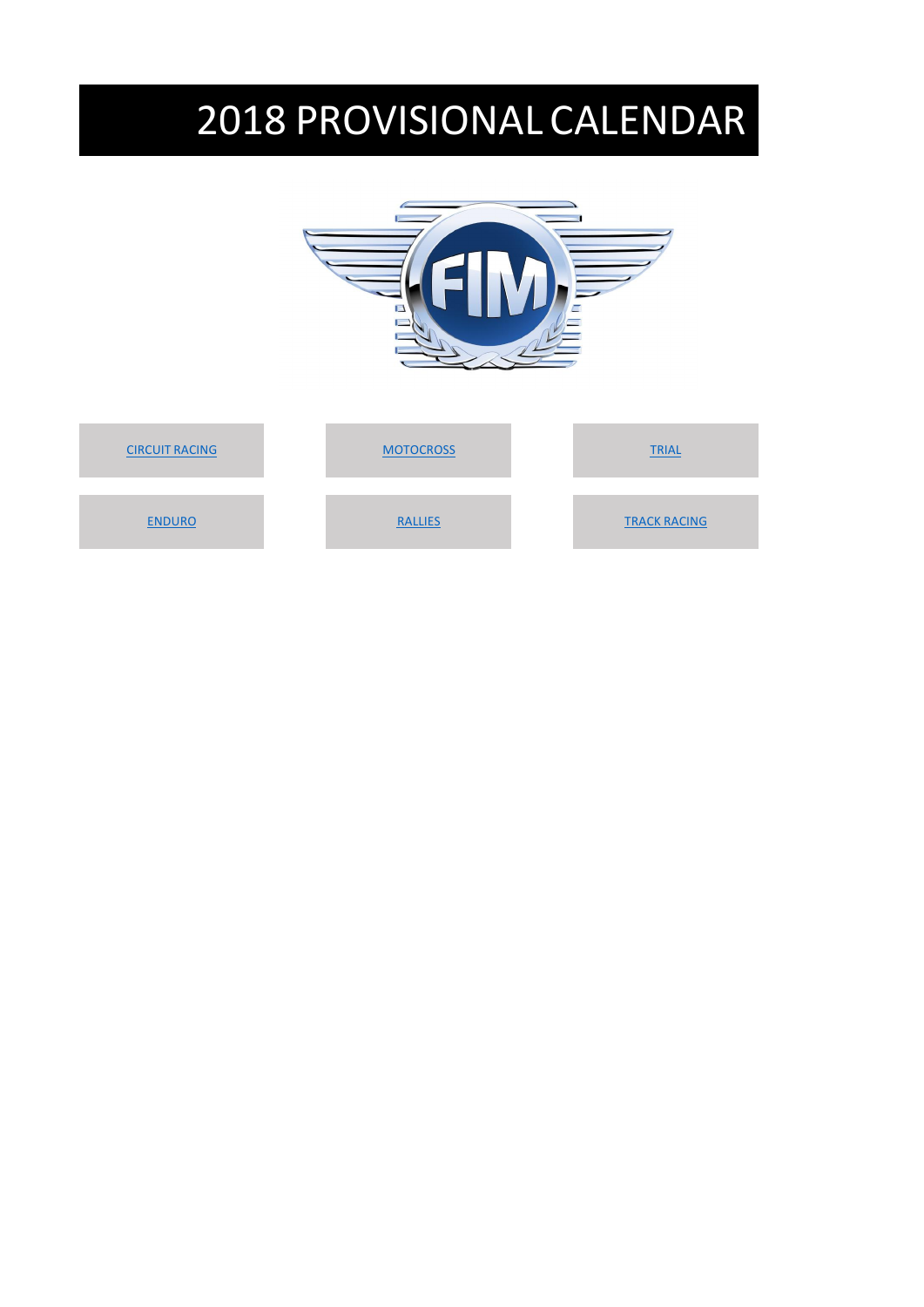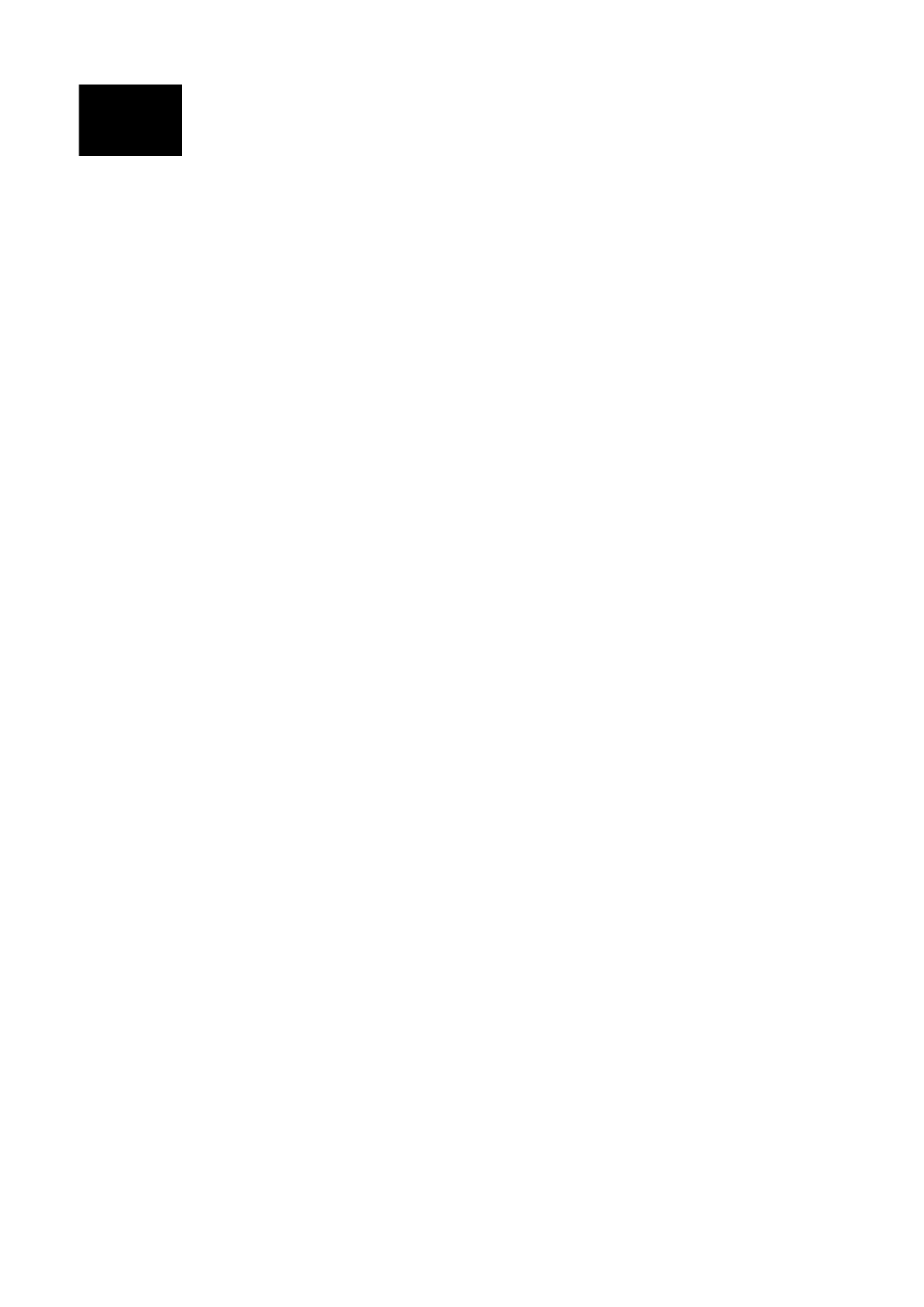|            |                   | FIM WORLD SUPERBIKE & SUPERSPORT |                                             |                |                            |  |
|------------|-------------------|----------------------------------|---------------------------------------------|----------------|----------------------------|--|
| <b>IMN</b> | <b>START DATE</b> | <b>END DATE</b>                  | <b>PLACE</b>                                |                | <b>COUNTRY</b>             |  |
| 102/01     | 23/02/2018        | 25/02/2018                       | Phillip Island                              | F.             |                            |  |
| 102/02     | 23/03/2018        | 25/03/2018                       | <b>Compa</b><br>Chang International Circuit |                |                            |  |
| 102/03     | 13/04/2018        | 15/04/2018                       | Motorland                                   | x.             |                            |  |
| 102/04     | 20/04/2018        | 22/04/2018                       | Assen                                       | ter i          |                            |  |
| 102/05     | 11/5/2018         | 13/05/2018                       | Imola                                       | 87             |                            |  |
| 102/06     | 25/05/2018        | 27/05/2018                       | Donington Park                              | 罢              |                            |  |
| 102/07     | 8/6/2018          | 10/6/2018                        | <b>Brno</b>                                 | $\sim$         |                            |  |
| 102/08     | 22/06/2018        | 24/06/2018                       | Laguna Seca                                 | 雁              |                            |  |
| 102/09     | 6/7/2018          | 8/7/2018                         | Misano World Circuit Marco Simoncelli       | 87             |                            |  |
| 102/10     | 14/09/2018        | 16/09/2018                       | Algarve                                     | s.             |                            |  |
| 102/11     | 28/09/2018        | 30/09/2018                       | Magny-Cours                                 | 腰              |                            |  |
| 102/12     | 12/10/2018        | 14/10/2018                       | El Villicum                                 | 830            |                            |  |
| 102/13     | 25/10/2018        | 27/10/2018                       | Losail International Circuit                | E              |                            |  |
|            |                   |                                  |                                             |                |                            |  |
|            |                   |                                  |                                             |                | <b>WORLD SUPERSPORT 30</b> |  |
| <b>IMN</b> | <b>START DATE</b> | <b>END DATE</b>                  | <b>PLACE</b>                                |                | <b>COUNTRY</b>             |  |
| 116/01     | 13/04/2018        | 15/04/2018                       | Motorland                                   | œ              |                            |  |
| 116/02     | 20/04/2018        | 22/04/2018                       | Assen                                       | ł              |                            |  |
| 116/03     | 11/5/2018         | 13/05/2018                       | Imola                                       | B T            |                            |  |
| 116/04     | 25/05/2018        | 27/05/2018                       | Donington Park                              | 꾉뚡             |                            |  |
| 116/05     | 8/6/2018          | 10/6/2018                        | <b>Brno</b>                                 | <b>Service</b> |                            |  |
| 116/06     | 6/7/2018          | 8/7/2018                         | Misano World Circuit Marco Simoncelli       | E.             |                            |  |
| 116/07     | 14/09/2018        | 16/09/2018                       | Algarve                                     | s,             |                            |  |
| 116/08     | 28/09/2018        | 30/09/2018                       | Magny-Cours                                 | H B            |                            |  |
|            |                   |                                  |                                             |                |                            |  |
|            |                   |                                  |                                             |                | <b>GRAND PRIX</b>          |  |
| <b>IMN</b> | <b>START DATE</b> | <b>END DATE</b>                  | <b>PLACE</b>                                |                | <b>COUNTRY</b>             |  |
| 101/01     | 18/03/2018        | 18/03/2018                       | Losail International Circuit                | P.             |                            |  |
| 101/02     | 8/4/2018          | 8/4/2018                         | Termas de Rio Hondo                         | 930            |                            |  |
| 101/03     | 22/04/2018        | 22/04/2018                       | Circuit of the Americas                     | 四              |                            |  |
| 101/04     | 6/5/2018          | 6/5/2018                         | Jerez de la Frontera                        | <u>ie in </u>  |                            |  |
| 101/05     | 20/05/2018        | 20/05/2018                       | Le Mans                                     | H.             |                            |  |
| 101/06     | 3/6/2018          | 3/6/2018                         | Mugello                                     | и,             |                            |  |
| 101/07     | 17/06/2018        | 17/06/2018                       | Catalunya                                   |                |                            |  |
| 101/08     | 1/7/2018          | 1/7/2018                         | Assen                                       | m              |                            |  |

<span id="page-2-0"></span>[101/09](http://www.fim-live.com/en/sport/ranking/grand-prix/results/12807/) 15/07/2018 15/07/2018 Sachsenring

[101/10](http://www.fim-live.com/en/sport/ranking/grand-prix/results/12813/) 5/8/2018 5/8/2018 5/8/2018 Brno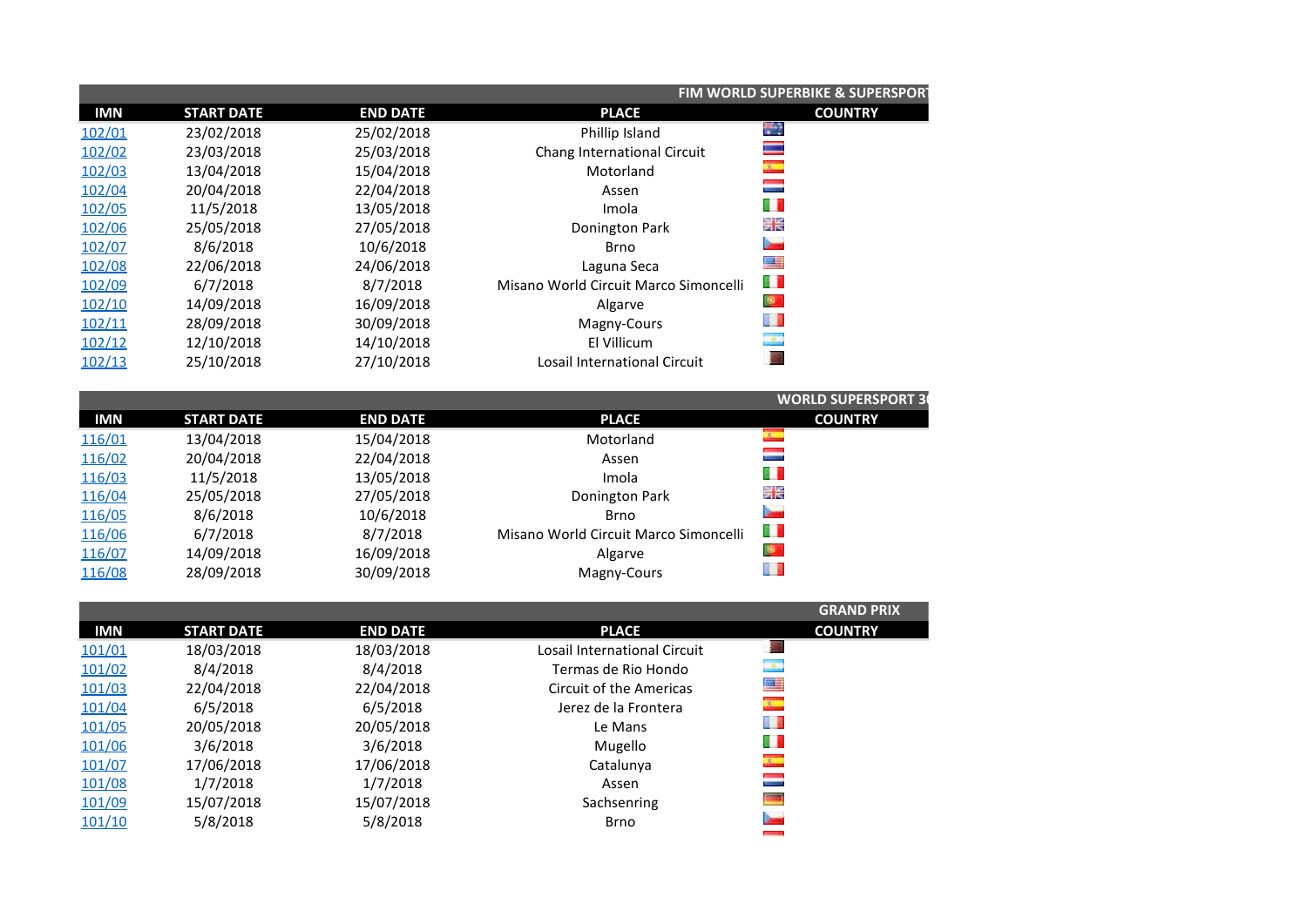| 101/11     | 12/8/2018         | 12/8/2018       | Red Bull Ring                         |                                 |
|------------|-------------------|-----------------|---------------------------------------|---------------------------------|
| 101/12     | 26/08/2018        | 26/08/2018      | Silverstone Circuit                   | 꾉뚡                              |
| 101/13     | 9/9/2018          | 9/9/2018        | Misano World Circuit Marco Simoncelli | 1994                            |
| 101/14     | 23/09/2018        | 23/09/2018      | Motorland                             | 24.00                           |
| 101/15     | 7/10/2018         | 7/10/2018       | Chang International Circuit           | <b>COL</b>                      |
| 101/16     | 21/10/2018        | 21/10/2018      | Motegi                                | ۰                               |
| 101/17     | 28/10/2018        | 28/10/2018      | Phillip Island                        | F)                              |
| 101/18     | 4/11/2018         | 4/11/2018       | Sepang                                | ⋐                               |
| 101/19     | 18/11/2018        | 18/11/2018      | Ricardo Tormo                         | 33.                             |
|            |                   |                 |                                       | <b>ENDURANCE</b>                |
| <b>IMN</b> | <b>START DATE</b> | <b>END DATE</b> | <b>PLACE</b>                          | <b>COUNTRY</b>                  |
| 104/01     | 16/09/2017        | 17/09/2017      | Paul Ricard - Le Castellet            | ш                               |
| 104/02     | 21/04/2018        | 22/04/2018      | Le Mans                               | H.                              |
| 104/03     | 12/5/2018         | 12/5/2018       | Slovakiaring                          | $\mathcal{O}_{\rm{max}}$        |
| 104/04     | 9/6/2018          | 9/6/2018        | Oschersleben                          | <b>City</b>                     |
| 104/05     | 29/07/2018        | 29/07/2018      | Suzuka                                | ٠                               |
|            |                   |                 |                                       |                                 |
|            |                   |                 |                                       | <b>SIDECAR F2 WORLD THRO</b>    |
| <b>IMN</b> | <b>START DATE</b> | <b>END DATE</b> | <b>PLACE</b>                          | <b>COUNTRY</b>                  |
| 110/01     | 9/4/2016          | 9/4/2016        | Le Mans                               | ш                               |
| 110/02     | 18/06/2016        | 19/06/2016      | Rijeka                                | e.                              |
| 110/03     | 25/06/2016        | 26/06/2016      | Pannoniaring                          |                                 |
| 110/04     | 7/8/2016          | 7/8/2016        | Assen                                 | l,                              |
| 110/05     | 27/08/2016        | 28/08/2016      | Oschersleben                          |                                 |
| 110/06     | 17/09/2016        | 17/09/2016      | Donington Park                        | 꾉뚡                              |
|            |                   |                 |                                       |                                 |
|            |                   |                 |                                       |                                 |
|            |                   |                 |                                       | <b>REDBULL ROOKIES CUP</b>      |
| <b>IMN</b> | <b>START DATE</b> | <b>END DATE</b> | <b>PLACE</b>                          | <b>COUNTRY</b><br><b>SCIENT</b> |
| 115/01     | 5/5/2018          | 6/5/2018        | Jerez de la Frontera                  | 8 T                             |
| 115/02     | 2/6/2018          | 2/6/2018        | Mugello                               |                                 |
| 115/03     | 30/06/2018        | 1/7/2018        | Assen                                 |                                 |
| 115/04     | 14/07/2018        | 15/07/2018      | Sachsenring                           |                                 |
| 115/05     | 11/8/2018         | 12/8/2018       | Red Bull Ring                         | 81                              |
| 115/06     | 8/9/2018          | 8/9/2018        | Misano                                | $\overline{\mathbf{z}}$         |
| 115/07     | 22/09/2018        | 23/09/2018      | Aragon                                |                                 |
|            |                   |                 |                                       |                                 |

|            |                   |                 | <b>FIM CEV REPSOL MOTO3TM JUNIOR WOR</b> |                |  |
|------------|-------------------|-----------------|------------------------------------------|----------------|--|
| <b>IMN</b> | <b>START DATE</b> | <b>END DATE</b> | <b>PLACE</b>                             | <b>COUNTRY</b> |  |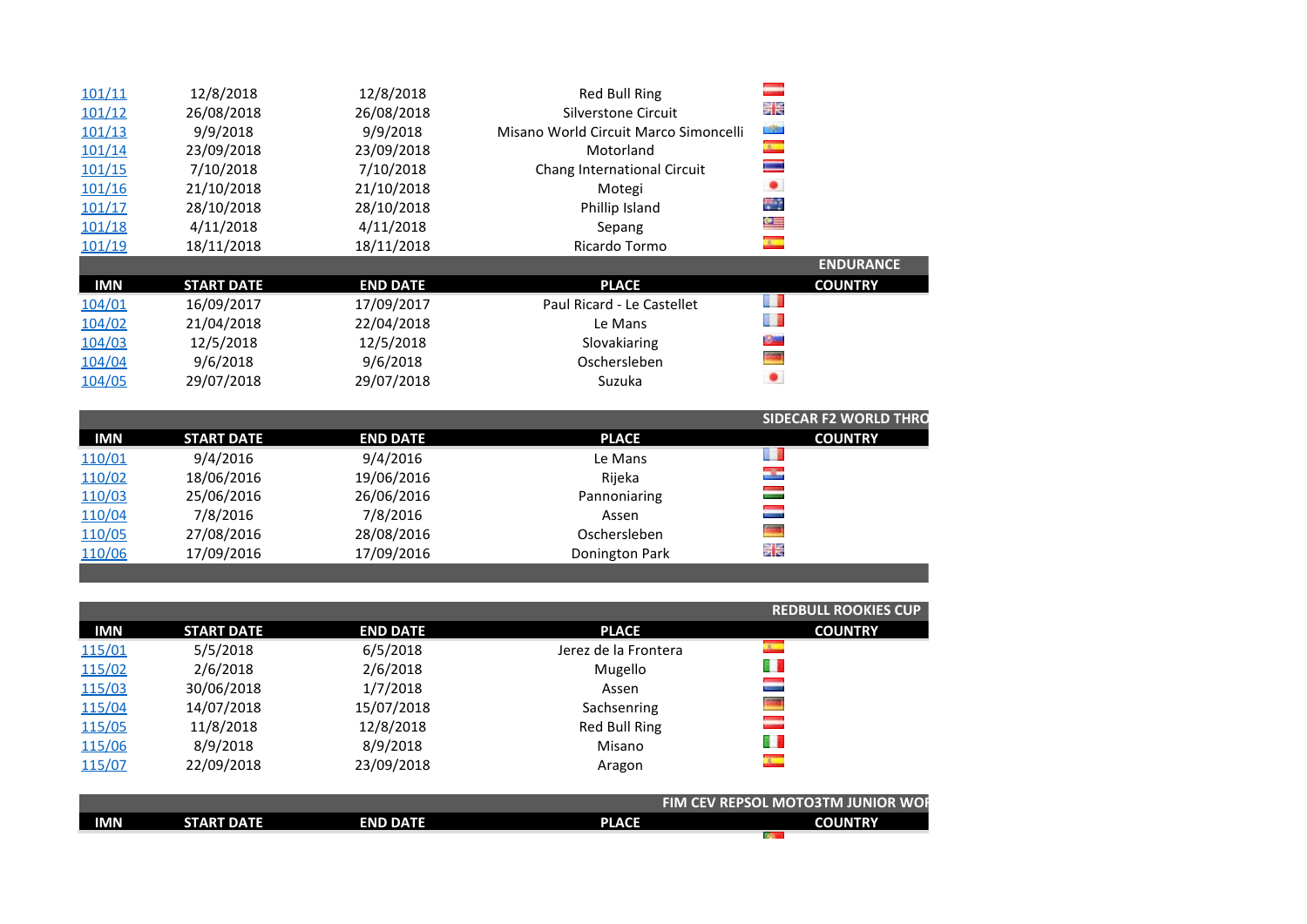| 118/01 | 24/03/2018 | 25/03/2018 | Estoril              |               |
|--------|------------|------------|----------------------|---------------|
| 118/02 | 28/04/2018 | 29/04/2018 | Ricardo Tormo        | <b>SCHOOL</b> |
| 118/03 | 18/05/2018 | 19/05/2018 | Le Mans              | H.            |
| 118/04 | 9/6/2018   | 10/6/2018  | Barcelona            | 33.           |
| 118/05 | 28/07/2018 | 29/07/2018 | Motorland            | 33.           |
| 118/06 | 29/09/2018 | 30/09/2018 | Jerez de la Frontera | 33.           |
| 118/07 | 13/10/2018 | 14/10/2018 | Albacete             | 33.           |
| 118/08 | 24/11/2018 | 25/11/2018 | Ricardo Tormo        | <b>SCHOOL</b> |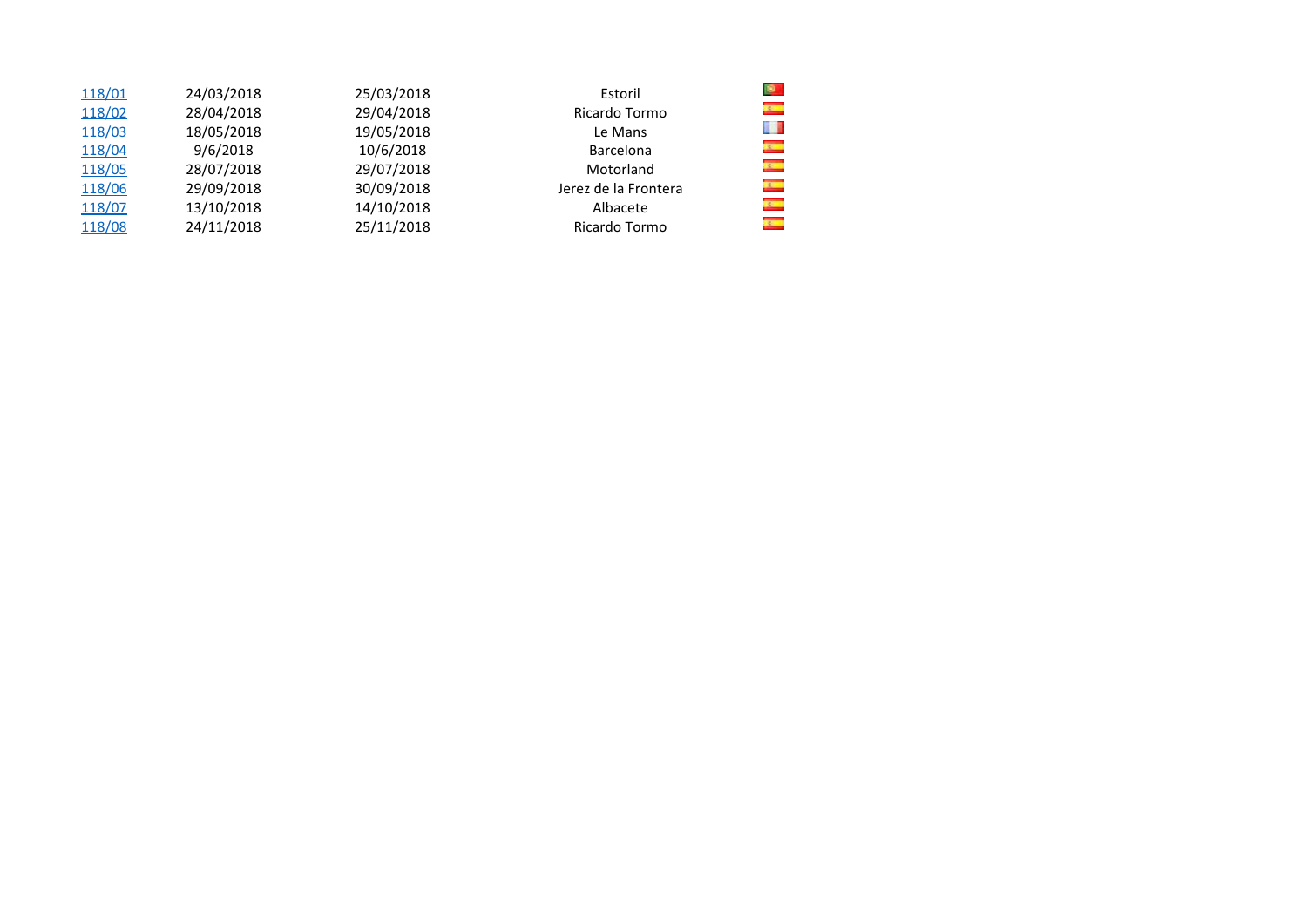#### **E** CHAMPIONSHIP

#### **EVENT**

FIM WORLD SUPERBIKE/SUPERSPORT CHAMPIONSHIP - AUSTRALIA/AUSTRALIE FIM WORLD SUPERBIKE/SUPERSPORT CHAMPIONSHIP - THAILAND/THAILANDE FIM WORLD SUPERBIKE/SUPERSPORT CHAMPIONSHIP - SPAIN/ESPAGNE FIM WORLD SUPERBIKE/SUPERSPORT CHAMPIONSHIP - NETHERLANDS/PAYS-BAS FIM WORLD SUPERBIKE/SUPERSPORT CHAMPIONSHIP - ITALY/ITALIE FIM WORLD SUPERBIKE/SUPERSPORT CHAMPIONSHIP - GREAT BRITAIN/GRANDE-BRETAGNE FIM WORLD SUPERBIKE/SUPERSPORT CHAMPIONSHIP - CZECH REPUBLIC/REP. TCHEQUE FIM WORLD SUPERBIKE CHAMPIONSHIP - UNITED STATES/ETATS-UNIS FIM WORLD SUPERBIKE/SUPERSPORT CHAMPIONSHIP - ITALY/ITALIE FIM WORLD SUPERBIKE/SUPERSPORT CHAMPIONSHIP - PORTUGAL FIM WORLD SUPERBIKE/SUPERSPORT CHAMPIONSHIP - FRANCE FIM WORLD SUPERBIKE/SUPERSPORT CHAMPIONSHIP - ARGENTINA/ARGENTINE FIM WORLD SUPERBIKE/SUPERSPORT CHAMPIONSHIP - QATAR

# **WORLD SUPERSPORT 300**

**GRAND PRIX**

#### **EVENT**

FIM SUPERSPORT 300 WORLD CHAMPIONSHIP - SPAIN/ESPAGNE FIM SUPERSPORT 300 WORLD CHAMPIONSHIP - NETHERLANDS/PAYS-BAS FIM SUPERSPORT 300 WORLD CHAMPIONSHIP - ITALY/ITALIE FIM SUPERSPORT 300 WORLD CHAMPIONSHIP - GREAT BRITAIN/GRANDE-BRETAGNE FIM SUPERSPORT 300 WORLD CHAMPIONSHIP - CZECH REPUBLIC/REP. TCHEQUE FIM SUPERSPORT 300 WORLD CHAMPIONSHIP - ITALY/ITALIE FIM SUPERSPORT 300 WORLD CHAMPIONSHIP - PORTUGAL FIM SUPERSPORT 300 WORLD CHAMPIONSHIP - FRANCE

#### **EVENT**

FIM GRAND PRIX WORLD CHAMPIONSHIP - QATAR FIM GRAND PRIX WORLD CHAMPIONSHIP - ARGENTINA/ARGENTINE FIM GRAND PRIX WORLD CHAMPIONSHIP - UNITED STATES/ETATS-UNIS FIM GRAND PRIX WORLD CHAMPIONSHIP - SPAIN/ESPAGNE FIM GRAND PRIX WORLD CHAMPIONSHIP - FRANCE FIM GRAND PRIX WORLD CHAMPIONSHIP - ITALY/ITALIE FIM GRAND PRIX WORLD CHAMPIONSHIP - SPAIN/ESPAGNE FIM GRAND PRIX WORLD CHAMPIONSHIP - NETHERLANDS/PAYS-BAS FIM GRAND PRIX WORLD CHAMPIONSHIP - GERMANY/ALLEMAGNE FIM GRAND PRIX WORLD CHAMPIONSHIP - CZECH REPUBLIC/REP. TCHEQUE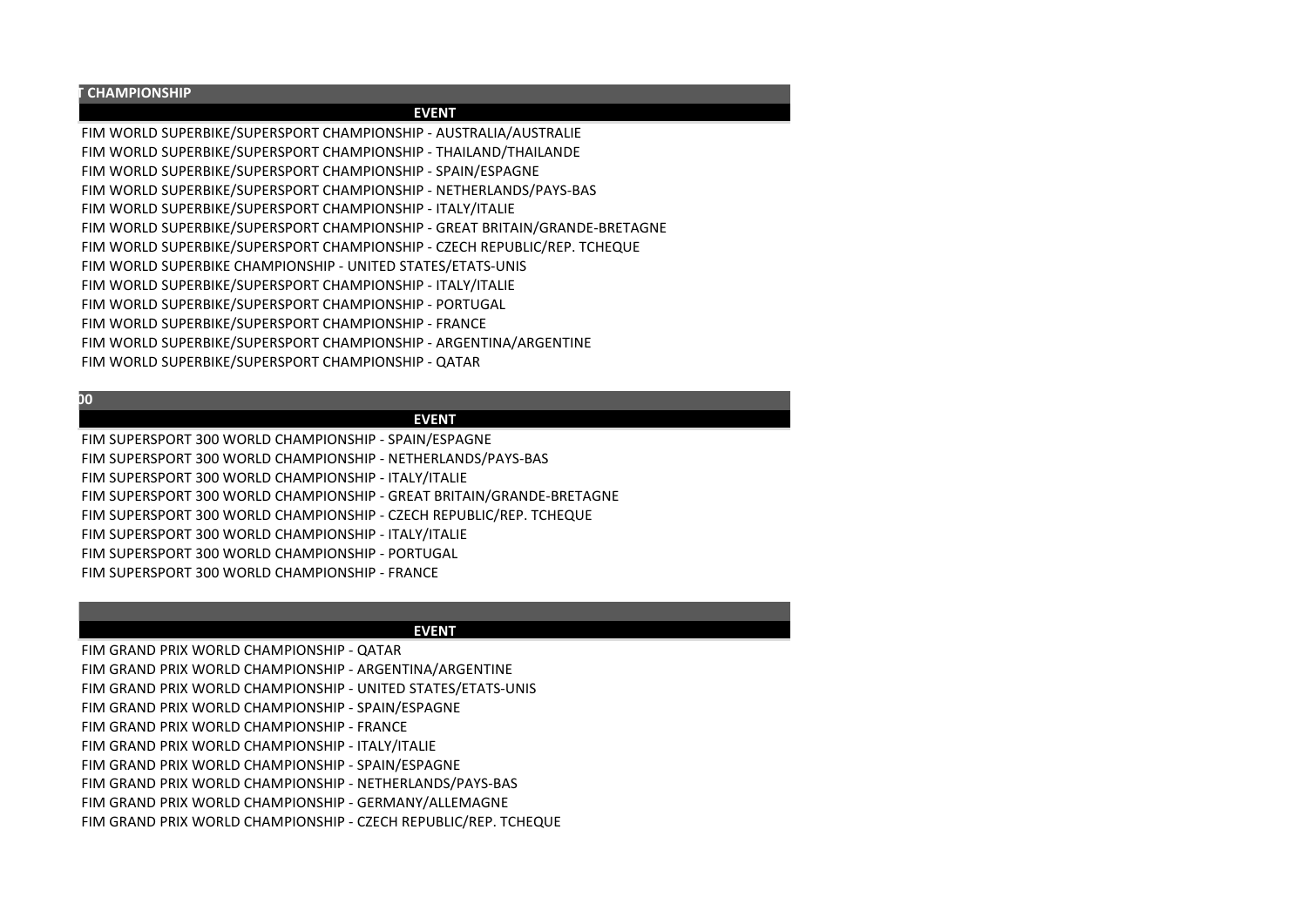# FIM GRAND PRIX WORLD CHAMPIONSHIP - AUSTRIA/AUTRICHE FIM GRAND PRIX WORLD CHAMPIONSHIP - GREAT BRITAIN/GRANDE-BRETAGNE FIM GRAND PRIX WORLD CHAMPIONSHIP - SAN MARINO/SAINT MARIN FIM GRAND PRIX WORLD CHAMPIONSHIP - SPAIN/ESPAGNE FIM GRAND PRIX WORLD CHAMPIONSHIP - THAILAND/THAILANDE FIM GRAND PRIX WORLD CHAMPIONSHIP - JAPAN/JAPON FIM GRAND PRIX WORLD CHAMPIONSHIP - AUSTRALIA/AUSTRALIE FIM GRAND PRIX WORLD CHAMPIONSHIP - MALAYSIA/MALAISIE FIM GRAND PRIX WORLD CHAMPIONSHIP - SPAIN/ESPAGNE

#### **EVENT**

FIM ENDURANCE - BOL D'OR (24 hours) FIM ENDURANCE - 24 HEURES MOTO FIM ENDURANCE - 8 HOURS OF SLOVAKIA RING FIM ENDURANCE - OSCHERSLEBEN 8 HOURS FIM ENDURANCE - SUZUKA 8 HOURS

#### **SIDECARE F2 F2 WORLD THE SIDECARE F2**

**ENDURANCE**

**EVENT**

FIM SIDECAR F2 WORLD TROPHY - FRANCE FIM SIDECAR F2 WORLD TROPHY - CROATIA/CROATIE FIM SIDECAR F2 WORLD TROPHY - HUNGARY/HONGRIE FIM SIDECAR F2 WORLD TROPHY - NETHERLANDS/PAYS-BAS FIM SIDECAR F2 WORLD TROPHY - GERMANY/ALLEMAGNE FIM SIDECAR F2 WORLD TROPHY - GREAT BRITAIN/GRANDE-BRETAGNE

#### **EVENT**

FIM MOTOGP ROOKIES CUP -SPAIN/ESPAGNE FIM MOTOGP ROOKIES CUP - ITALY/ITALIE FIM MOTOGP ROOKIES CUP - NETHERLANDS/PAYS-BAS FIM MOTOGP ROOKIES CUP -GERMANY/ALLEMAGNE FIM MOTOGP ROOKIES CUP -AUSTRIA/AUTRICHE FIM MOTOGP ROOKIES CUP - ITALY/ITALIE FIM MOTOGP ROOKIES CUP -SPAIN/ESPAGNE

**FIM CEV REPSOL MOTO3TM JUNIOR WORLD CHAMPIONSHIP**

**EVENT**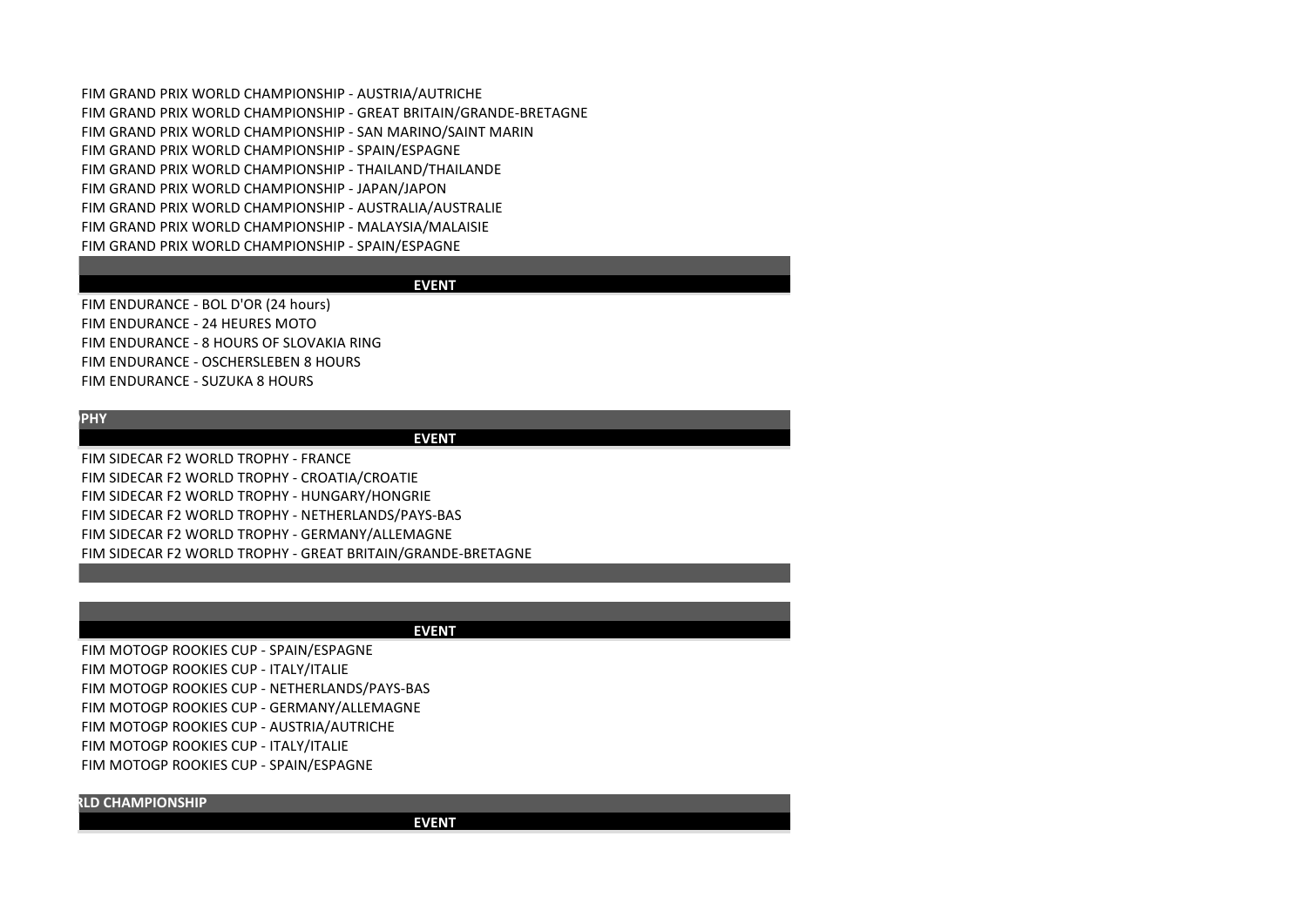FIM CEV REPSOL MOTO3 JUNIOR WORLD CHAMPIONSHIP - PORTUGAL FIM CEV REPSOL MOTO3 JUNIOR WORLD CHAMPIONSHIP - VALENCIA FIM CEV REPSOL MOTO3 JUNIOR WORLD CHAMPIONSHIP - FRANCE FIM CEV REPSOL MOTO3 JUNIOR WORLD CHAMPIONSHIP - BARCELONA CATALUNYA FIM CEV REPSOL MOTO3 JUNIOR WORLD CHAMPIONSHIP - MOTORLAND ARAGON FIM CEV REPSOL MOTO3 JUNIOR WORLD CHAMPIONSHIP - JEREZ FIM CEV REPSOL MOTO3 JUNIOR WORLD CHAMPIONSHIP - ALBACETE FIM CEV REPSOL MOTO3 JUNIOR WORLD CHAMPIONSHIP - VALENCIA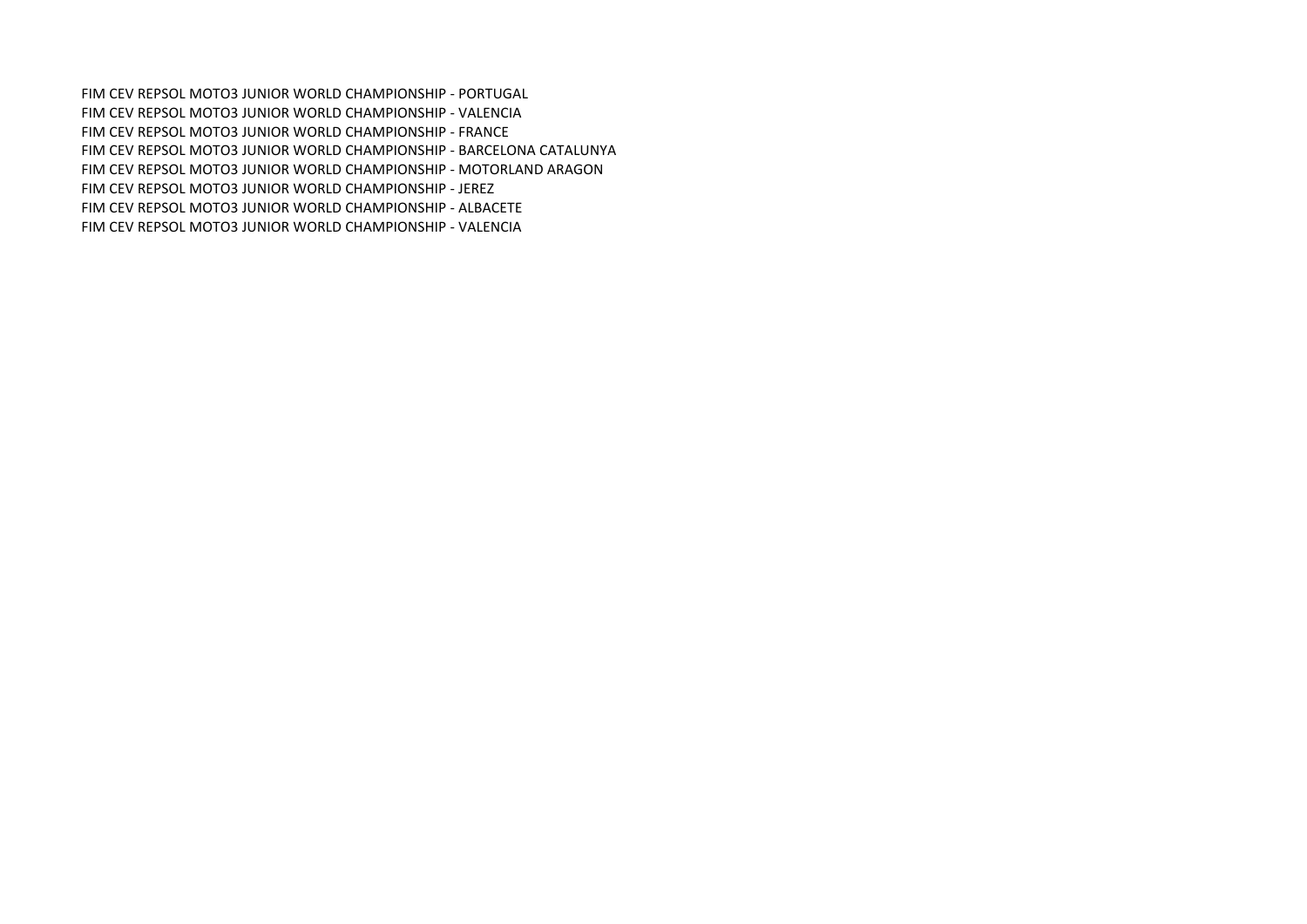<span id="page-8-0"></span>

|            |                   |                 |               |              | <b>JUNI</b>    |
|------------|-------------------|-----------------|---------------|--------------|----------------|
| <b>IMN</b> | <b>START DATE</b> | <b>END DATE</b> |               | <b>PLACE</b> | <b>COUNTRY</b> |
| 215/01     | 26/08/2018        | 26/08/2018      | Horsham       |              | ÷              |
|            |                   |                 |               |              |                |
| <b>IMN</b> | <b>START DATE</b> | <b>END DATE</b> |               | <b>PLACE</b> | <b>COUNTRY</b> |
| 205/01     | 26/08/2018        | 26/08/2018      | Horsham       |              | 亭              |
|            |                   |                 |               |              |                |
| 209/01     | 4/5/2018          | 5/5/2018        | Kittilä       |              | - -            |
|            |                   |                 |               |              |                |
|            |                   |                 |               |              |                |
| <b>IMN</b> | <b>START DATE</b> | <b>END DATE</b> |               | <b>PLACE</b> | <b>COUNTRY</b> |
| 212/01     | 27/01/2018        | 27/01/2018      | <b>Basel</b>  |              | <b>RE</b>      |
| 212/02     | 16/02/2018        | 17/02/2018      | <b>Berlin</b> |              |                |
| 212/03     | 24/03/2018        | 24/03/2018      | Krakow        |              |                |

| <b>IMN</b> | <b>START DATE</b> | <b>END DATE</b> | <b>PLACE</b>                        | <b>COUNTRY</b>                                |
|------------|-------------------|-----------------|-------------------------------------|-----------------------------------------------|
| 202/01     | 4/3/2018          | 4/3/2018        | Neuquen                             | $\mathbf{H}$                                  |
| 202/02     | 18/03/2018        | 18/03/2018      | Valkenswaard                        | <b>COMPANY</b>                                |
| 202/03     | 25/03/2018        | 25/03/2018      | Red Sand                            |                                               |
| 202/04     | 8/4/2018          | 8/4/2018        | Pietramurata                        | a pr                                          |
| 202/05     | 15/04/2018        | 15/04/2018      | Agueda                              | O.                                            |
| 202/06     | 1/5/2018          | 1/5/2018        | Orlyonok                            |                                               |
| 202/07     | 13/05/2018        | 13/05/2018      | Kegums                              |                                               |
| 202/08     | 20/05/2018        | 20/05/2018      | Teutschenthal                       | <b>The Co</b>                                 |
| 202/09     | 3/6/2018          | 3/6/2018        | Matterley Basin                     | 꾉뚡                                            |
| 202/10     | 10/6/2018         | 10/6/2018       | St Jean d'Angely                    | II.                                           |
| 202/11     | 17/06/2018        | 17/06/2018      | Ottobiano                           | H.                                            |
| 202/12     | 1/7/2018          | 1/7/2018        | Pangkale Pinang                     | en and de                                     |
| 202/13     | 8/7/2018          | 8/7/2018        | Semarang                            | <b>COMPA</b>                                  |
| 202/14     | 22/07/2018        | 22/07/2018      | Loket                               | ber 1979.<br>Maria Santonia<br>Maria Santonia |
| 202/15     | 5/8/2018          | 5/8/2018        | Lommel                              | Œ                                             |
| 202/17     | 19/08/2018        | 19/08/2018      | Frauenfeld                          | 美景                                            |
| 202/21     | 26/08/2018        | 26/08/2018      | Sevlievo                            | --                                            |
| 202/18     | 2/9/2018          | 2/9/2018        | Afyon                               | Ö.                                            |
| 202/19     | 16/09/2018        | 16/09/2018      | Assen                               |                                               |
| 202/20     | 30/09/2018        | 30/09/2018      | Imola                               | п.                                            |
|            |                   |                 |                                     |                                               |
| <b>IMN</b> | <b>START DATE</b> | <b>END DATE</b> | <b>PLACE</b>                        | <b>COUNTRY</b>                                |
| 207/01     | 6/1/2018          | 6/1/2018        | Angel Stadium (Anaheim, California) | 四目                                            |

| IMN           | START DATE | END DATE   | PLACE                                        | <b>COUNTRY</b> |
|---------------|------------|------------|----------------------------------------------|----------------|
| <u>207/01</u> | 6/1/2018   | 6/1/2018   | Angel Stadium (Anaheim, California)          | 性              |
| 207/02        | 13/01/2018 | 13/01/2018 | NRG Stadium (Houston, Texas)                 | 雁              |
| 207/03        | 20/01/2018 | 20/01/2018 | Angel Stadium (Anaheim, California)          | 麗              |
| 207/04        | 27/01/2018 | 27/01/2018 | University of Phoenix Stadium (Glendale, AZ) | 麗              |
| 207/05        | 3/2/2018   | 3/2/2018   | O.co Coliseum (Oackland, CA)                 | 麗              |
| 207/06        | 10/2/2018  | 10/2/2018  | PETCO Park (San Diego, California)           | 麗              |
| 207/07        | 17/02/2018 | 17/02/2018 | AT&T Stadium (Arlington, Texas)              | 麗              |
| 207/08        | 24/02/2018 | 24/02/2018 | Raymond James Stadium (Tampa, FL)            | 嘈              |
| 207/09        | 3/3/2018   | 3/3/2018   | Mercedes Benz Stadium (Atlanta, GA)          | 嘈              |
| 207/10        | 10/3/2018  | 10/3/2018  | Daytona International Speedway (Florida)     | 嘈              |
| 207/11        | 17/03/2018 | 17/03/2018 | Dome at America's Center (St. Louis, MO)     | 四              |
| 207/12        | 24/03/2018 | 24/03/2018 | Lucas Oil Stadium (Indianapolis, Indiana)    | 嘈              |
| 207/13        | 7/4/2018   | 7/4/2018   | Century Link Field (Seattle, Washington)     | 四日             |
| 207/14        | 14/04/2018 | 14/04/2018 | U.S. Bank Stadium (Minneapolis, MN)          | 嘈              |
| 207/15        | 21/04/2018 | 21/04/2018 | Gilette Stadium (Foxboro, MA)                | 嘈              |
| 207/16        | 28/04/2018 | 28/04/2018 | Rice-Eccles Stadium (Salt Lake City, Utah)   | 四日             |
| 207/17        | 5/5/2018   | 5/5/2018   | Sam Boyd Stadium (Las Vegas, Nevada)         | 麗              |
|               |            |            |                                              |                |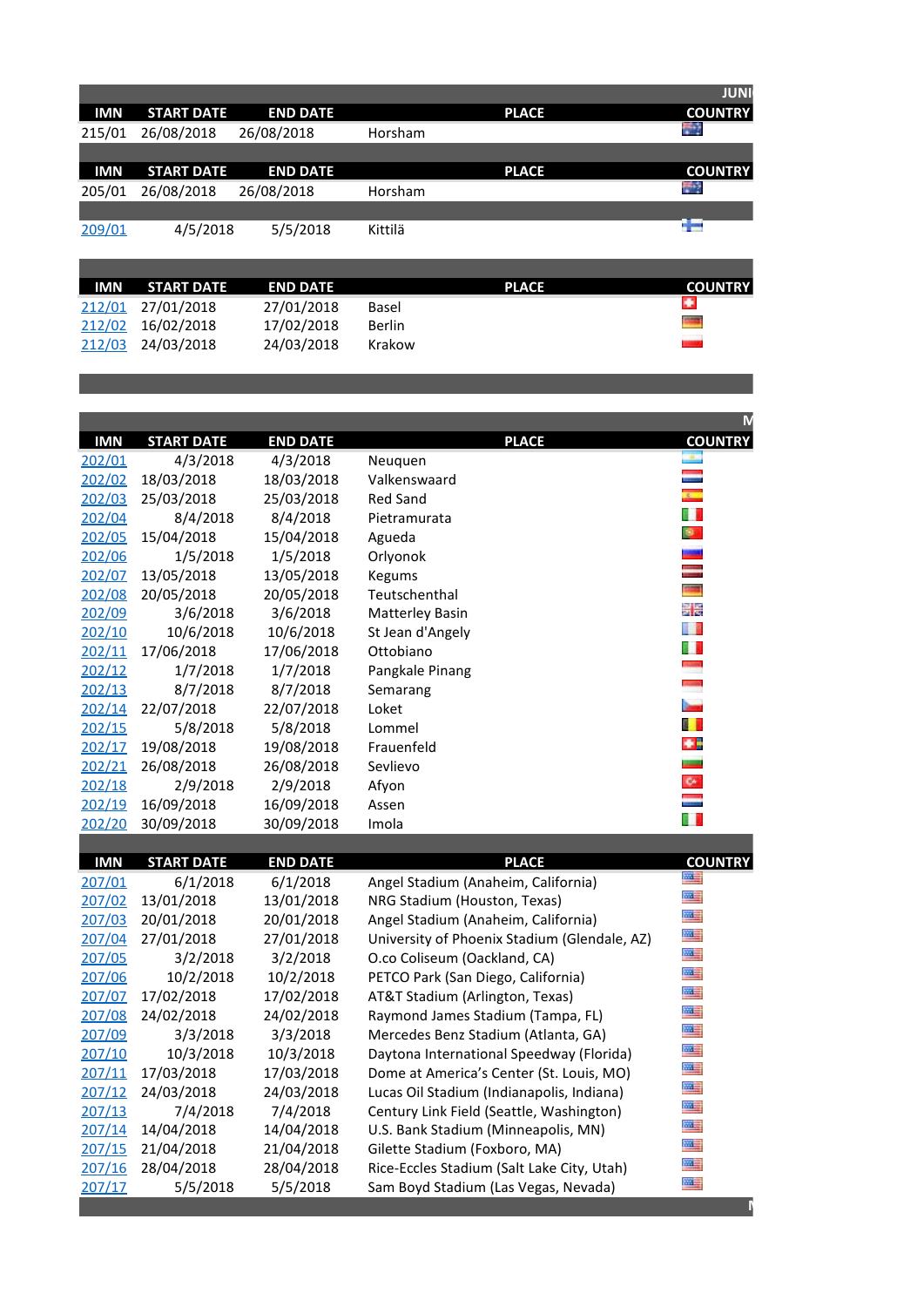| <b>IMN</b> | <b>START DATE</b> | END DATE | PLACE                  | <b>COUNTRY</b> |
|------------|-------------------|----------|------------------------|----------------|
| 210/01     | 3701<br>「ごとごよ     | 43291    | Red Bud Motocross Park |                |

**SUPERMOTO OF NATIONS**

| <b>IMN</b> | <b>START DATE</b> | <b>END DATE</b> |                       | <b>PLACE</b> | <b>COUNTRY</b>  |
|------------|-------------------|-----------------|-----------------------|--------------|-----------------|
| 219/01     | 4/5/2018          | 5/5/2018        | Kittilä               |              | 42              |
|            |                   |                 |                       |              |                 |
| <b>IMN</b> | <b>START DATE</b> | <b>END DATE</b> |                       | <b>PLACE</b> | <b>COUNTRY</b>  |
| 204/01     | 25/03/2018        | 25/03/2018      | Oss                   |              | <b>START OF</b> |
| 204/02     | 8/4/2018          | 8/4/2018        | Castelnau de Lévis    |              | 腰部              |
| 204/03     | 15/04/2018        | 15/04/2018      | Talavera de la Reina  |              | x.              |
| 204/04     | 6/5/2018          | 6/5/2018        | Chernivtsi            |              |                 |
| 204/05     | 13/05/2018        | 13/05/2018      | Kramolin              |              |                 |
| 204/06     | 10/6/2018         | 10/6/2018       | Cesis                 |              | ═               |
| 204/07     | 17/06/2018        | 17/06/2018      | Kivioli               |              |                 |
| 204/08     | 24/06/2018        | 24/06/2018      | Lommel                |              | F.              |
| 204/09     | 22/07/2018        | 22/07/2018      | Strassbessenbach      |              | <b>Child</b>    |
| 204/10     | 29/07/2018        | 29/07/2018      | Stelpe                |              |                 |
| 204/11     | 26/08/2018        | 26/08/2018      | Roggenburg            |              | ۰               |
| 204/12     | 2/9/2018          | 2/9/2018        | Vesoul                |              | 腰部              |
|            |                   |                 |                       |              |                 |
| <b>IMN</b> | <b>START DATE</b> | <b>END DATE</b> |                       | <b>PLACE</b> | <b>COUNTRY</b>  |
| 208/01     | 18/06/2017        | 18/06/2017      | Albaida               |              |                 |
| 208/02     | 6/8/2017          | 6/8/2017        | Chachagüí             |              |                 |
|            |                   |                 |                       |              |                 |
| <b>IMN</b> | <b>START DATE</b> | <b>END DATE</b> |                       | <b>PLACE</b> | <b>COUNTRY</b>  |
| 211/01     | 8/4/2018          | 8/4/2018        | Pietramurata          |              | 81              |
| 211/02     | 15/04/2018        | 15/04/2018      | Agueda                |              | G.              |
| 211/03     | 20/05/2018        | 20/05/2018      | Teutschenthal         |              |                 |
| 211/04     | 17/06/2018        | 17/06/2018      | Ottobiano             |              | E T             |
| 211/05     | 16/09/2018        | 16/09/2018      | Assen                 |              |                 |
| 211/06     | 30/09/2018        | 30/09/2018      | Imola                 |              | H.              |
|            |                   |                 |                       |              |                 |
| <b>IMN</b> | <b>START DATE</b> | <b>END DATE</b> |                       | <b>PLACE</b> | <b>COUNTRY</b>  |
| 214/01     | 43165             |                 | 43165 Matterley Basin |              | 꾉뚡              |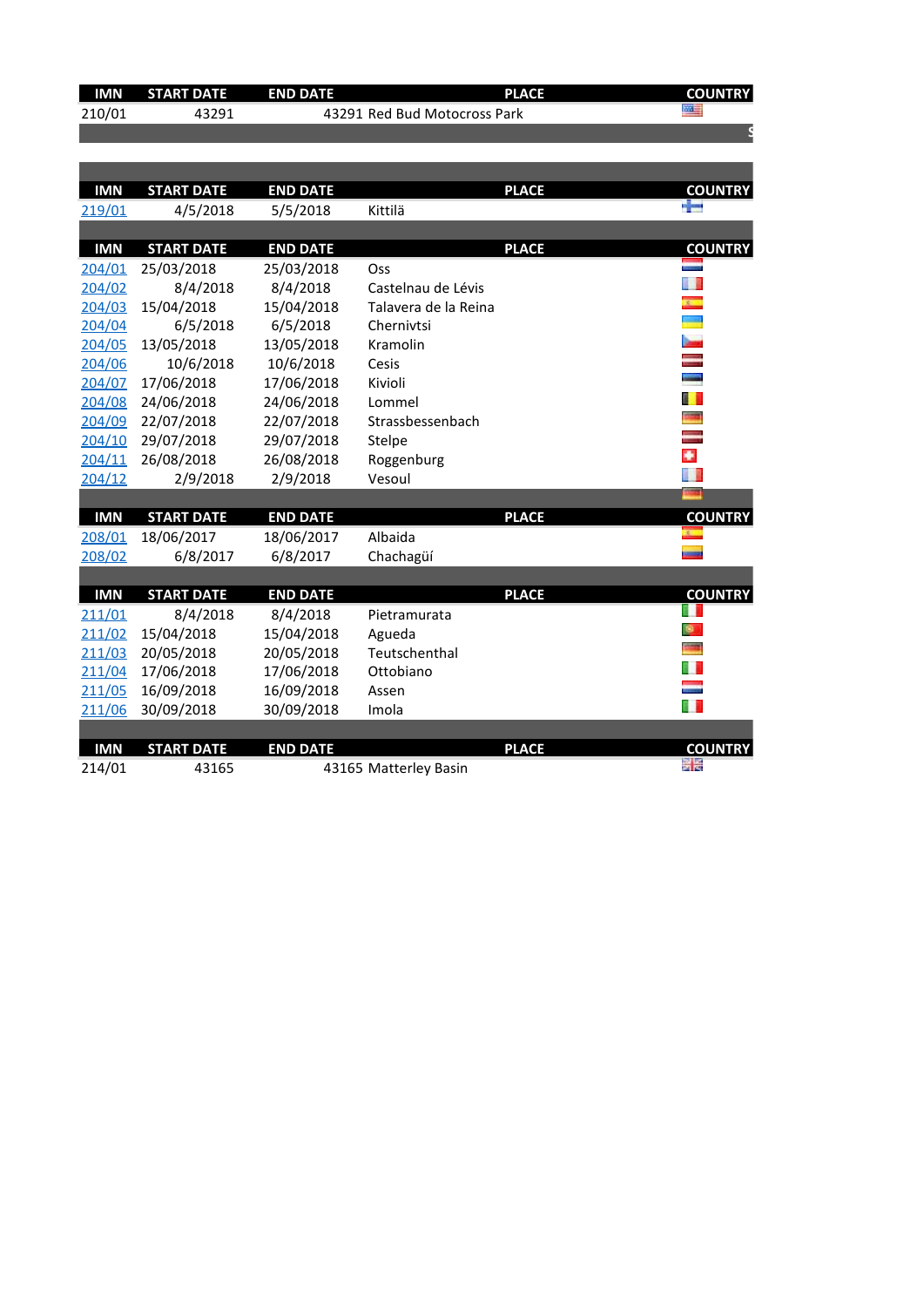# **OR MOTOCROSS WORLD CUP**

#### FIM JUNIOR MOTOCROSS WORLD CUP

**JUNIOR MOTOCROSS**

# FIM JUNIOR MOTOCROSS WORLD CHAMPIONSHIP

**SNOWCROSS**

FIM SNOWCROSS WORLD CHAMPIONSHIP - FINLAND/FINLANDE

# **FREESTYLE**

FIM FREESTYLE MOTOCROSS WORLD CHAMPIONSHIP - SWITZERLAND/SUISSE FIM FREESTYLE MOTOCROSS WORLD CHAMPIONSHIP - GERMANY/ALLEMAGNE FIM FREESTYLE MOTOCROSS WORLD CHAMPIONSHIP - POLAND/POLOGNE

# **FREESTYLE OF NATIONS**

# **MOTOCROSS MXGP & MX 2**

| <b>EVENT</b>                                                               |
|----------------------------------------------------------------------------|
| FIM MXGP/MX2 MOTOCROSS WORLD CHAMPIONSHIPS - ARGENTINA/ARGENTINE           |
| FIM MXGP/MX2 MOTOCROSS WORLD CHAMPIONSHIPS - NETHERLANDS/PAYS-BAS          |
| FIM MXGP/MX2 MOTOCROSS WORLD CHAMPIONSHIPS - SPAIN/ESPAGNE                 |
| FIM MXGP/MX2 MOTOCROSS WORLD CHAMPIONSHIPS - ITALY/ITALIE                  |
| FIM MXGP/MX2 MOTOCROSS WORLD CHAMPIONSHIPS - PORTUGAL                      |
| FIM MXGP/MX2 MOTOCROSS WORLD CHAMPIONSHIPS - RUSSIA/RUSSIE                 |
| FIM MXGP/MX2 MOTOCROSS WORLD CHAMPIONSHIPS - LATVIA/LETTONIE               |
| FIM MXGP/MX2 MOTOCROSS WORLD CHAMPIONSHIPS - GERMANY/ALLEMAGNE             |
| FIM MXGP/MX2 MOTOCROSS WORLD CHAMPIONSHIPS - GREAT BRITAIN/GRANDE-BRETAGNE |
| FIM MXGP/MX2 MOTOCROSS WORLD CHAMPIONSHIPS - FRANCE                        |
| FIM MXGP/MX2 MOTOCROSS WORLD CHAMPIONSHIPS - ITALY/ITALIE                  |
| FIM MXGP/MX2 MOTOCROSS WORLD CHAMPIONSHIPS - INDONESIA/INDONESIE           |
| FIM MXGP/MX2 MOTOCROSS WORLD CHAMPIONSHIPS - INDONESIA/INDONESIE           |
| FIM MXGP/MX2 MOTOCROSS WORLD CHAMPIONSHIPS - CZECH REP./REP. TCHEQUE       |
| FIM MXGP/MX2 MOTOCROSS WORLD CHAMPIONSHIPS - BELGIUM/BELGIQUE              |
| FIM MXGP/MX2 MOTOCROSS WORLD CHAMPIONSHIPS - SWITZERLAND/SUISSE            |
| FIM MXGP/MX2 MOTOCROSS WORLD CHAMPIONSHIPS - BULGARIA/BULGARIE             |
| FIM MXGP/MX2 MOTOCROSS WORLD CHAMPIONSHIPS - TURKEY/TURQUIE                |
| FIM MXGP/MX2 MOTOCROSS WORLD CHAMPIONSHIPS - NETHERLANDS/PAYS-BAS          |
| FIM MXGP/MX2 MOTOCROSS WORLD CHAMPIONSHIPS - ITALY/ITALIE                  |
| <b>SUPERCROSS</b>                                                          |

# **EVENT**

| MONSTER ENERGY AMA SUPERCROSS, FIM WORLD CHAMPIONSHIP - Anaheim, CA        |
|----------------------------------------------------------------------------|
| MONSTER ENERGY AMA SUPERCROSS, FIM WORLD CHAMPIONSHIP                      |
| MONSTER ENERGY AMA SUPERCROSS, FIM WORLD CHAMPIONSHIP                      |
| MONSTER ENERGY AMA SUPERCROSS, FIM WORLD CHAMPIONSHIP                      |
| MONSTER ENERGY AMA SUPERCROSS, FIM WORLD CHAMPIONSHIP                      |
| MONSTER ENERGY AMA SUPERCROSS, FIM WORLD CHAMPIONSHIP                      |
| MONSTER ENERGY AMA SUPERCROSS, FIM WORLD CHAMPIONSHIP                      |
| MONSTER ENERGY AMA SUPERCROSS, FIM WORLD CHAMPIONSHIP                      |
| MONSTER ENERGY AMA SUPERCROSS, FIM WORLD CHAMPIONSHIP                      |
| MONSTER ENERGY AMA SUPERCROSS, FIM WORLD CHAMPIONSHIP                      |
| MONSTER ENERGY AMA SUPERCROSS, FIM WORLD CHAMPIONSHIP                      |
| MONSTER ENERGY AMA SUPERCROSS, FIM WORLD CHAMPIONSHIP - Indianapolis, IN   |
| MONSTER ENERGY AMA SUPERCROSS, FIM WORLD CHAMPIONSHIP - Seattle, WA        |
| MONSTER ENERGY AMA SUPERCROSS, FIM WORLD CHAMPIONSHIP - Minneapolis, MN    |
| MONSTER ENERGY AMA SUPERCROSS, FIM WORLD CHAMPIONSHIP - Foxborough, MA     |
| MONSTER ENERGY AMA SUPERCROSS, FIM WORLD CHAMPIONSHIP - Salt Lake City, UT |
| MONSTER ENERGY AMA SUPERCROSS, FIM WORLD CHAMPIONSHIP - Las Vegas, NV      |
| <b>MOTOCROSS OF NATIONS</b>                                                |

#### **EVENT**

**EVENT**

**EVENT**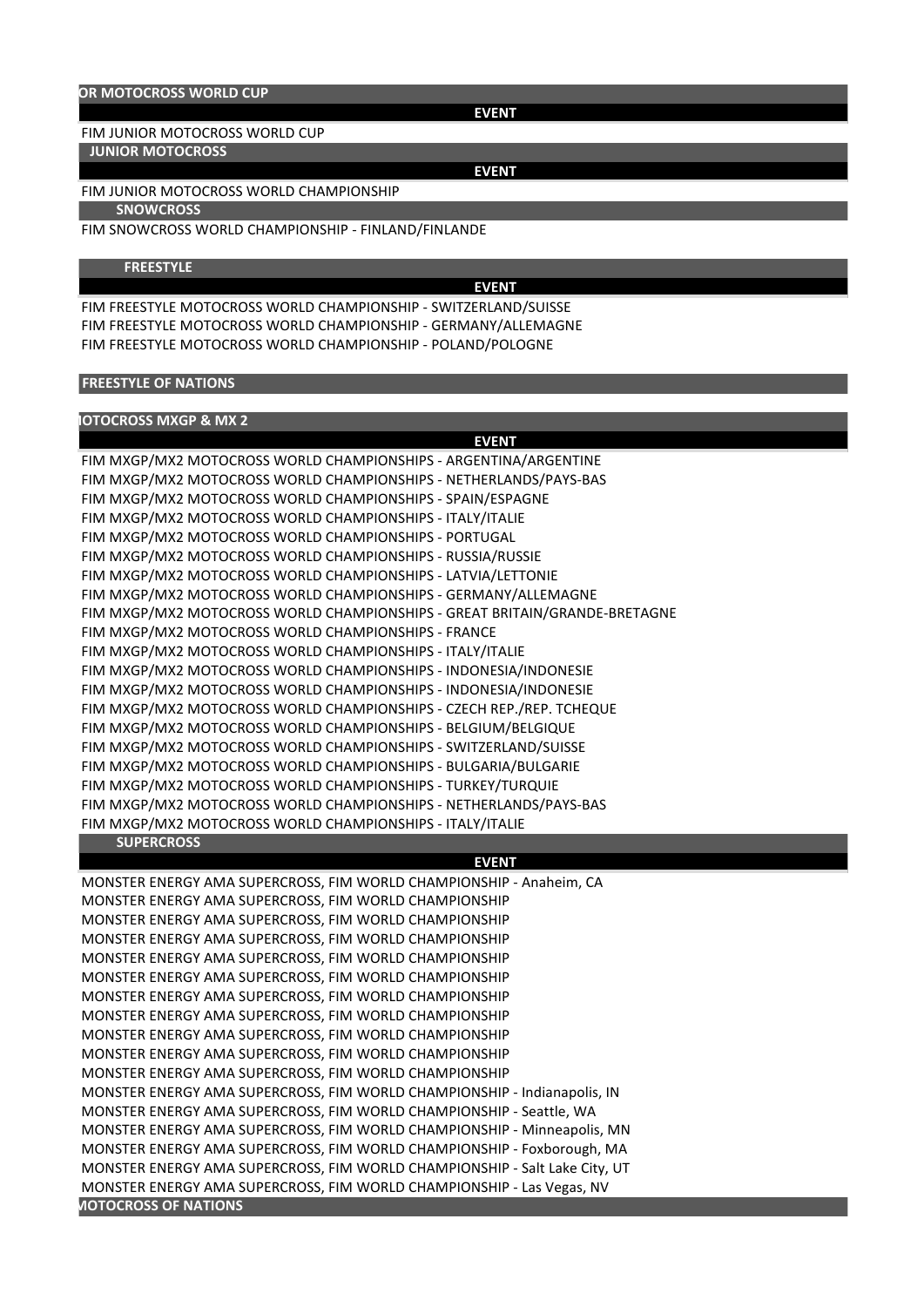#### **EVENT**

Monster Energy FIM Motocross of Nations **SUPERMOTO OF NATIONS**

#### **WOMEN'S SNOWCROSS**

| <b>EVENT</b>                                                           |
|------------------------------------------------------------------------|
| FIM WOMEN'S SNOWCROSS WORLD CUP - FINLAND/FINLANDE                     |
| <b>SIDE CAR CROSS</b>                                                  |
| <b>EVENT</b>                                                           |
| FIM SIDECAR MOTOCROSS WORLD CHAMPIONSHIP - THE NETHERLANDS/PAYS-BAS    |
| FIM SIDECAR MOTOCROSS WORLD CHAMPIONSHIP - FRANCE                      |
| FIM SIDECAR MOTOCROSS WORLD CHAMPIONSHIP - SPAIN/ESPAGNE               |
| FIM SIDECAR MOTOCROSS WORLD CHAMPIONSHIP - UKRAINE                     |
| FIM SIDECAR MOTOCROSS WORLD CHAMPIONSHIP - CZECH REPUBLIC/REP. TCHEQUE |
| FIM SIDECAR MOTOCROSS WORLD CHAMPIONSHIP - LATVIA/LETTONIE             |
| FIM SIDECAR MOTOCROSS WORLD CHAMPIONSHIP - ESTONIA/ESTONIE             |
| FIM SIDECAR MOTOCROSS WORLD CHAMPIONSHIP - BELGIUM/BELGIQUE            |
| FIM SIDECAR MOTOCROSS WORLD CHAMPIONSHIP - GERMANY/ALLEMAGNE           |
| FIM SIDECAR MOTOCROSS WORLD CHAMPIONSHIP - LATVIA/LETTONIE             |

FIM SIDECAR MOTOCROSS WORLD CHAMPIONSHIP - SWITZERLAND/SUISSE

FIM SIDECAR MOTOCROSS WORLD CHAMPIONSHIP - FRANCE

**SUPERMOTO**

**EVENT**

FIM SUPERMOTO S1GP WORLD CHAMPIONSHIP - SPAIN/ESPAGNE FIM SUPERMOTO S1GP WORLD CHAMPIONSHIP - COLOMBIA/COLOMBIE **WOMEN'S MOTOCROSS**

**EVENT** FIM WOMEN MOTOCROSS WORLD CHAMPIONSHIP - ITALY/ITALIE FIM WOMEN MOTOCROSS WORLD CHAMPIONSHIP - PORTUGAL FIM WOMEN MOTOCROSS WORLD CHAMPIONSHIP - GERMANY/ALLEMAGNE FIM WOMEN MOTOCROSS WORLD CHAMPIONSHIP - ITALY/ITALIE FIM WOMEN MOTOCROSS WORLD CHAMPIONSHIP - NETHERLANDS/PAYS-BAS FIM WOMEN MOTOCROSS WORLD CHAMPIONSHIP - ITALY/ITALIE **VETERANS MOTOCROSS**

**EVENT**

FIM VETERAN MOTOCROSS WORLD CUP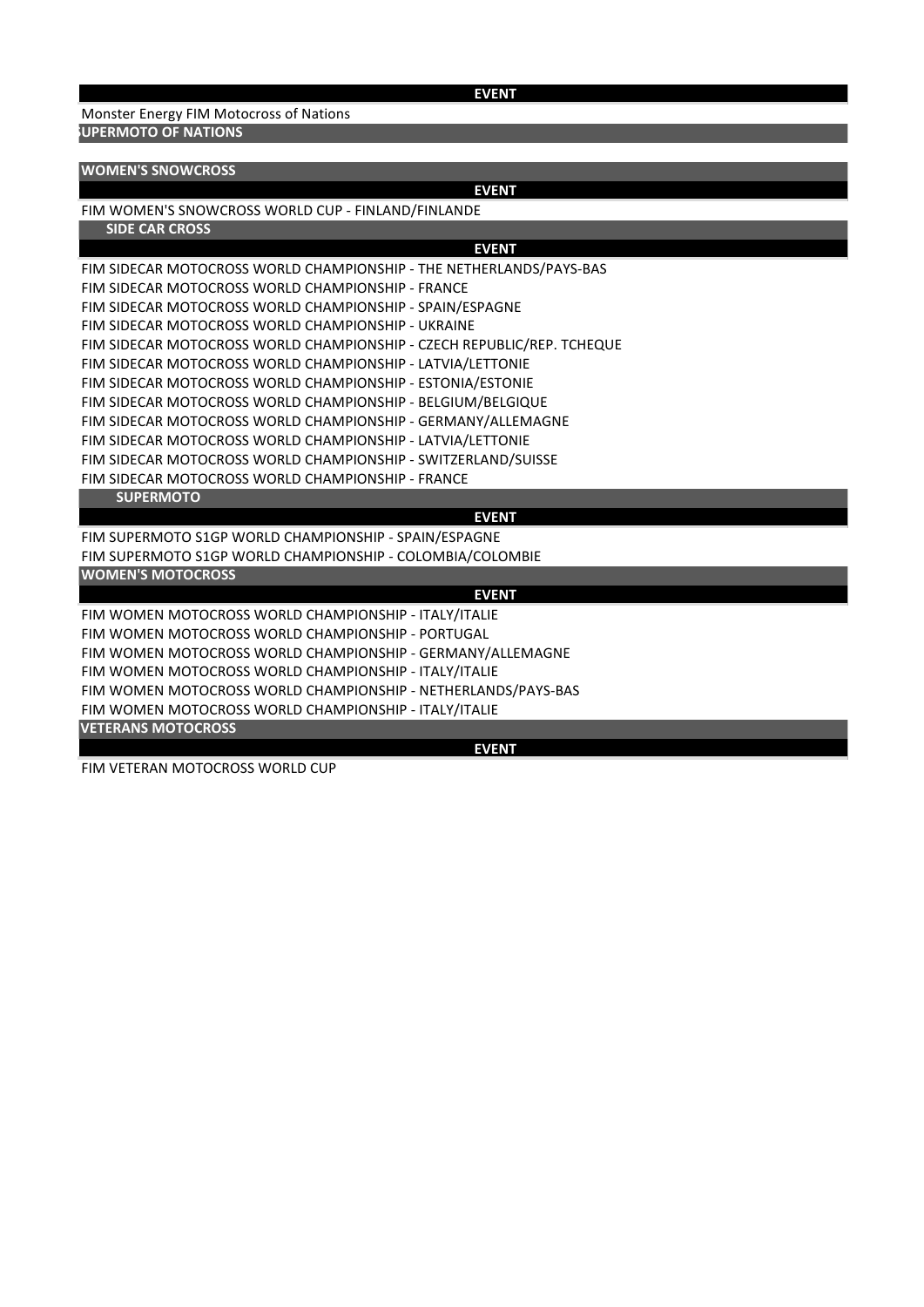<span id="page-12-0"></span>

| <b>IMN</b>       | <b>START DATE</b>              | <b>END DATE</b>         | <b>PLACE</b>              | <b>COUNTRY</b>                 |
|------------------|--------------------------------|-------------------------|---------------------------|--------------------------------|
| 318/01           | 14/07/2018                     | 15/07/2018              | Auron                     | u e                            |
| 318/02           | 21/07/2018                     | 22/07/2018              | Comblain au Pont          | l I                            |
|                  |                                |                         |                           |                                |
| <b>IMN</b>       | <b>START DATE</b>              | <b>END DATE</b>         | <b>PLACE</b>              | <b>COUNTRY</b><br>$\mathbf{c}$ |
| 302/01<br>302/02 | 19/05/2018<br>43137            | 20/05/2018              | Camprodon<br>43165 Motegi |                                |
| 302/03           | 16/06/2018                     | 17/06/2018              | Sant Julia de Loria       | 時                              |
| 302/04           | 23/06/2018                     | 24/06/2018              | Gouveia                   | ®.                             |
| 302/05           | 14/07/2018                     | 15/07/2018              | Auron                     | H.                             |
| 302/06           | 21/07/2018                     | 22/07/2018              | Comblain au Pont          | l T                            |
| 302/07           | 43109                          |                         | 43140 Silsden             | 꾉뚡                             |
| 302/08           | 15/09/2018                     | 16/09/2018              | Arco di Trento            | 87                             |
|                  |                                |                         |                           |                                |
| <b>IMN</b>       | <b>START DATE</b>              | <b>END DATE</b>         | <b>PLACE</b>              | <b>COUNTRY</b>                 |
| 312/01           | 22/09/2018                     | 23/09/2018              | Sokolov                   |                                |
|                  |                                |                         |                           |                                |
| <b>IMN</b>       | <b>START DATE</b>              | <b>END DATE</b>         | <b>PLACE</b>              | <b>COUNTRY</b>                 |
| 315/01           | 19/05/2018                     | 20/05/2018              | Camprodon                 | <b>R</b>                       |
| 315/02           | 1/6/2018                       | 3/6/2018                | Motegi                    | ٠                              |
| 315/03           | 16/06/2018                     | 17/06/2018              | Sant Julia de Loria       | 脚                              |
| 315/04           | 23/06/2018                     | 24/06/2018              | Gouveia                   | s.                             |
| 315/05           | 15/09/2018                     | 16/09/2018              | Arco di Trento            | H.                             |
|                  |                                |                         |                           |                                |
| <b>IMN</b>       | <b>START DATE</b>              | <b>END DATE</b>         | <b>PLACE</b>              | <b>COUNTRY</b>                 |
| 311/01           | 1/6/2018                       | 3/6/2018                | Motegi                    | ٠                              |
| 311/02           | 14/07/2018                     | 15/07/2018              | Auron                     | II.                            |
| 311/03           | 1/9/2018                       | 2/9/2018                | Silsden                   | 鼻蓋                             |
|                  |                                |                         |                           |                                |
| <b>IMN</b>       | <b>START DATE</b><br>3/12/2017 | <b>END DATE</b>         | <b>PLACE</b><br>Vendée    | <b>COUNTRY</b><br>H.           |
| 303/01<br>303/03 | 13/01/2018                     | 3/12/2017<br>13/01/2018 | Montpellier               | H B                            |
| 303/04           | 19/01/2018                     | 19/01/2018              | Toulouse                  | H B                            |
| <u>303/05</u>    | 26/01/2018                     | 26/01/2018              | Strasbourg                | II.                            |
| 303/06           | 4/2/2018                       | 4/2/2018                | Barcelona                 | œ                              |
| 303/07           | 17/03/2018                     | 17/03/2018              | Paris                     | H B                            |
| 303/08           | 29/03/2018                     | 29/03/2018              | <b>Budapest</b>           | ÷                              |
|                  |                                |                         |                           | $\equiv$                       |
| <b>IMN</b>       | <b>START DATE</b>              | <b>END DATE</b>         | <b>PLACE</b>              | <b>COUNTRY</b>                 |
| 313/01           | 19/05/2018                     | 20/05/2018              | Camprodon                 | $\epsilon$                     |
| 313/02           | 1/6/2018                       | 3/6/2018                | Motegi                    | ٠                              |
| 313/03           | 16/06/2018                     | 17/06/2018              | Sant Julia de Loria       | 国家                             |
| 313/04           | 23/06/2018                     | 24/06/2018              | Gouveia                   | o.                             |
| 313/05           | 14/07/2018                     | 15/07/2018              | Auron                     | H.                             |
| 313/06           | 21/07/2018                     | 22/07/2018              | Comblain au Pont          | l T                            |
| 313/07           | 1/9/2018                       | 2/9/2018                | Silsden                   | 꾉똕<br>81                       |
| 313/08           | 15/09/2018                     | 16/09/2018              | Arco di Trento            |                                |
| <b>IMN</b>       | <b>START DATE</b>              | <b>END DATE</b>         | <b>PLACE</b>              | <b>COUNTRY</b>                 |
| 301/01           | 22/09/2018                     | 23/09/2018              | Sokolov                   | <b>Contract</b>                |
|                  |                                |                         |                           |                                |
| <b>IMN</b>       | <b>START DATE</b>              | <b>END DATE</b>         | <b>PLACE</b>              | <b>COUNTRY</b>                 |
| 304/01           | 1/6/2018                       | 3/6/2018                | Motegi                    | ٠                              |
| 304/02           | 14/07/2018                     | 15/07/2018              | Auron                     | II.                            |
| 304/03           | 1/9/2018                       | 2/9/2018                | Silsden                   | 闘器                             |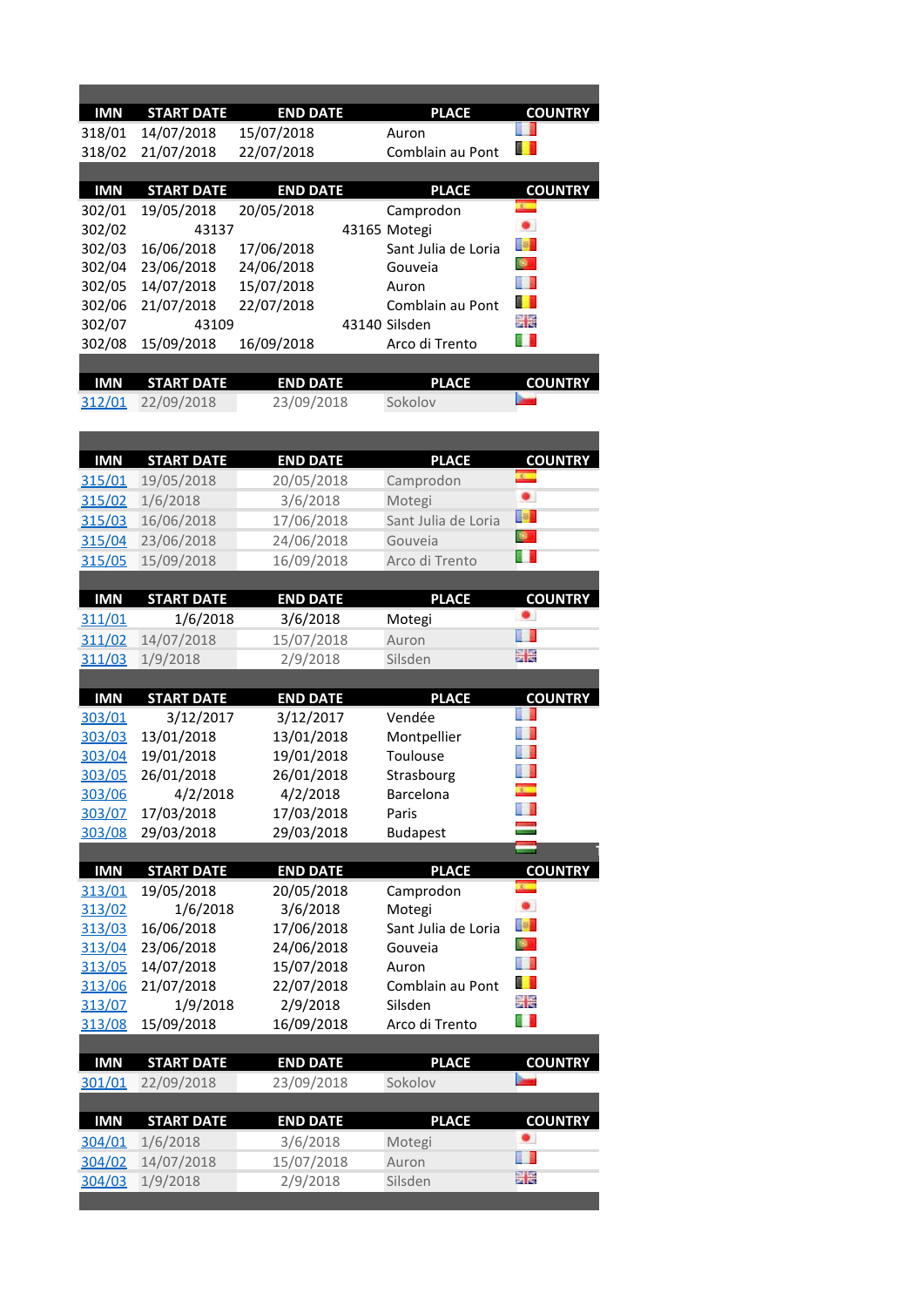| <b>IMN</b> | <b>START DATE</b> | <b>END DATE</b> | <b>PLACE</b> | COUNTRY |
|------------|-------------------|-----------------|--------------|---------|
|            | 314/01 6/4/2018   | 6/4/2018        | <b>Nice</b>  |         |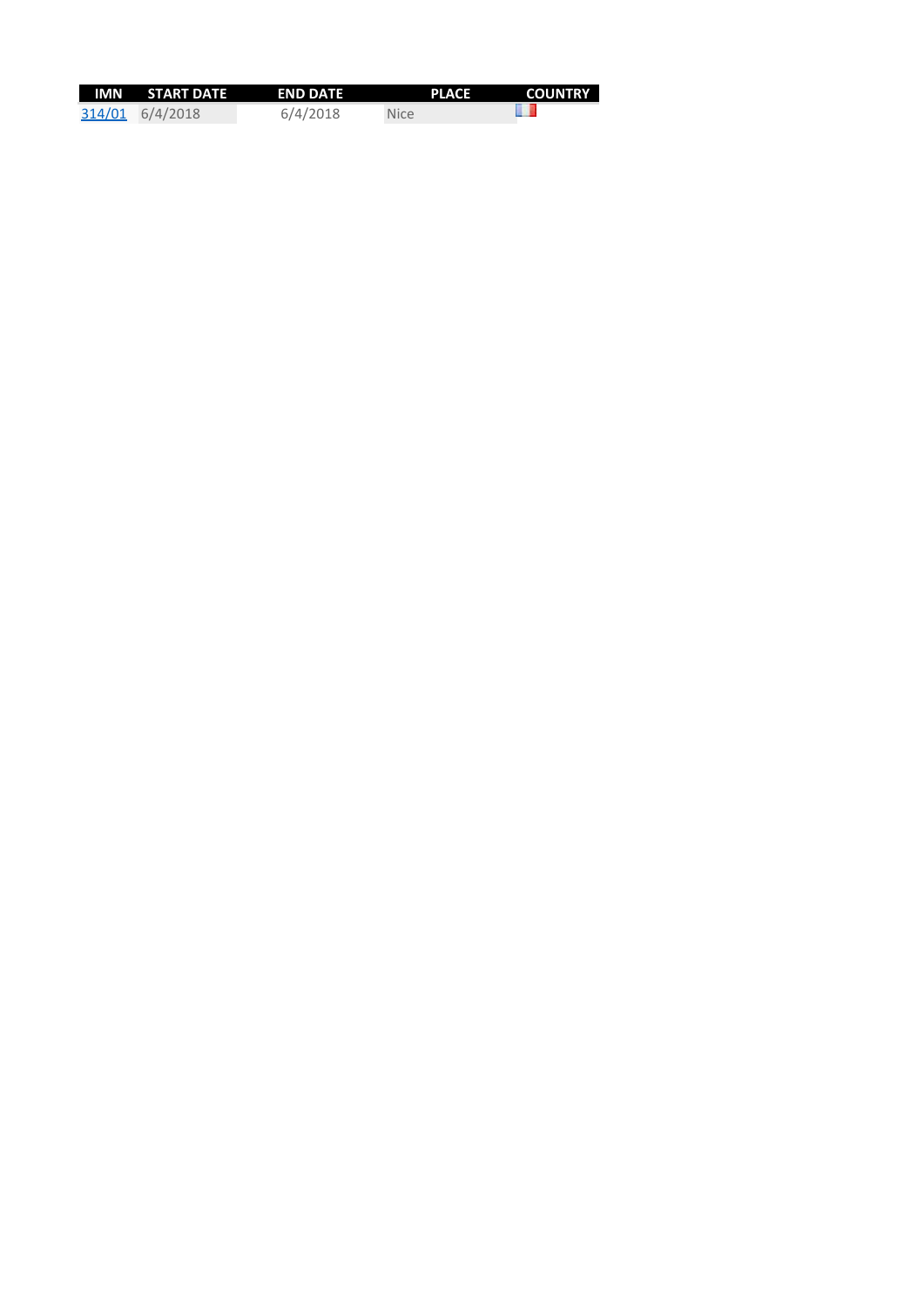**EVENT**

FIM TRIAL-E CUP - FRANCE FIM TRIAL-E CUP - BELGIUM/BELGIQUE

**TRIAL**

**EVENT**

FIM TRIAL WORLD CHAMPIONSHIP - SPAIN/ESPAGNE FIM TRIAL WORLD CHAMPIONSHIP - JAPAN/JAPON FIM TRIAL WORLD CHAMPIONSHIP - ANDORRA/ANDORRE FIM TRIAL WORLD CHAMPIONSHIP - PORTUGAL FIM TRIAL WORLD CHAMPIONSHIP - FRANCE FIM TRIAL WORLD CHAMPIONSHIP - BELGIUM/BELGIQUE FIM TRIAL WORLD CHAMPIONSHIP - GREAT BRITAIN/GRANDE-BRETAGNE FIM TRIAL WORLD CHAMPIONSHIP - ITALY/ITALIE **WOMEN's TRIAL DES NATIONS**

#### **EVENT**

FIM WOMEN'S TRIAL DES NATIONS - CZECH REPUBLIC/REP. TCHEQUE

#### **125 CC TRIAL CUP**

**EVENT** FIM TRIAL WORLD CHAMPIONSHIP 125cc - SPAIN/ESPAGNE FIM TRIAL WORLD CHAMPIONSHIP 125cc - JAPAN/JAPON FIM TRIAL WORLD CHAMPIONSHIP 125cc - ANDORRA/ANDORRE FIM TRIAL WORLD CHAMPIONSHIP 125cc - PORTUGAL

FIM TRIAL WORLD CHAMPIONSHIP 125cc - ITALY/ITALIE

**WOMEN's TRIAL WORLD CUP**

#### **EVENT**

FIM WOMEN'S TRIAL2 WORLD CUP- JAPAN/JAPON

FIM WOMEN'S TRIAL2 WORLD CUP- FRANCE

FIM WOMEN'S TRIAL2 WORLD CUP- GREAT BRITAIN/GRANDE-BRETAGNE

**X-TRIAL**

**EVENT**

FIM X-TRIAL WORLD CHAMPIONSHIP - FRANCE FIM X-TRIAL WORLD CHAMPIONSHIP - FRANCE FIM X-TRIAL WORLD CHAMPIONSHIP - FRANCE FIM X-TRIAL WORLD CHAMPIONSHIP - FRANCE FIM X-TRIAL WORLD CHAMPIONSHIP - SPAIN/ESPAGNE FIM X-TRIAL WORLD CHAMPIONSHIP - FRANCE FIM X-TRIAL WORLD CHAMPIONSHIP - HUNGARY/HONGRIE **TRIAL 2 WORLD CHAMPIONSHIP**

**EVENT**

FIM TRIAL2 WORLD CHAMPIONSHIP - SPAIN/ESPAGNE FIM TRIAL2 WORLD CHAMPIONSHIP - JAPAN/JAPON FIM TRIAL2 WORLD CHAMPIONSHIP - ANDORRA/ANDORRE FIM TRIAL2 WORLD CHAMPIONSHIP - PORTUGAL FIM TRIAL2 WORLD CHAMPIONSHIP - FRANCE FIM TRIAL2 WORLD CHAMPIONSHIP - BELGIUM/BELGIQUE FIM TRIAL2 WORLD CHAMPIONSHIP - GREAT BRITAIN/GRANDE-BRETAGNE FIM TRIAL2 WORLD CHAMPIONSHIP - ITALY/ITALIE

**TRIAL DES NATIONS**

#### **EVENT**

FIM TRIAL DES NATIONS - CZECH REPUBLIC/REP. TCHEQUE

**WOMEN'S TRIAL**

# **EVENT**

FIM WOMEN'S TRIAL WORLD CHAMPIONSHIP - JAPAN/JAPON FIM WOMEN'S TRIAL WORLD CHAMPIONSHIP - FRANCE FIM WOMEN'S TRIAL WORLD CHAMPIONSHIP - GREAT BRITAIN/GRANDE-BRETAGNE

**X-TRIAL DES NATIONS**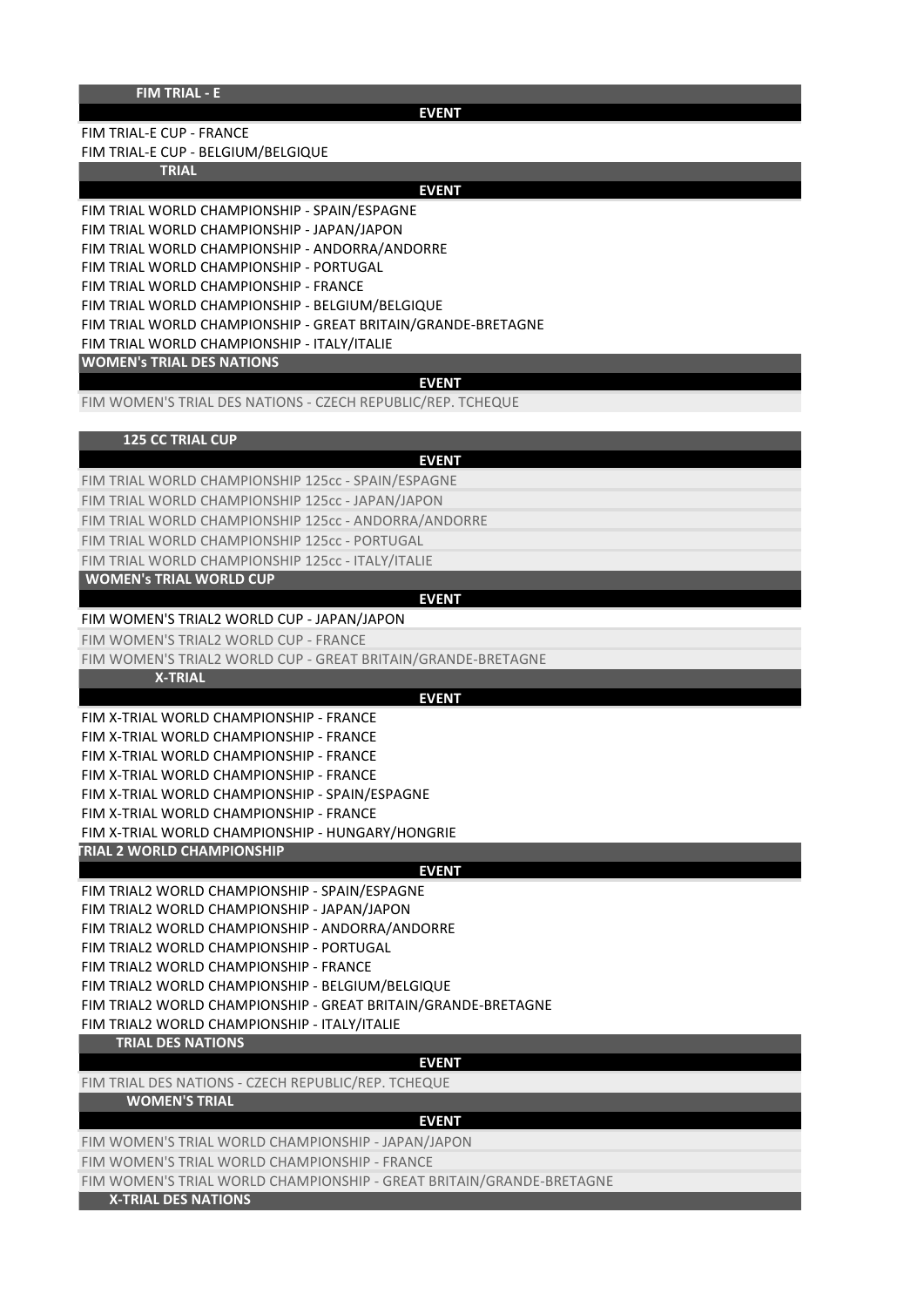# **EVENT**

FIM X-TRIAL DES NATIONS - FRANCE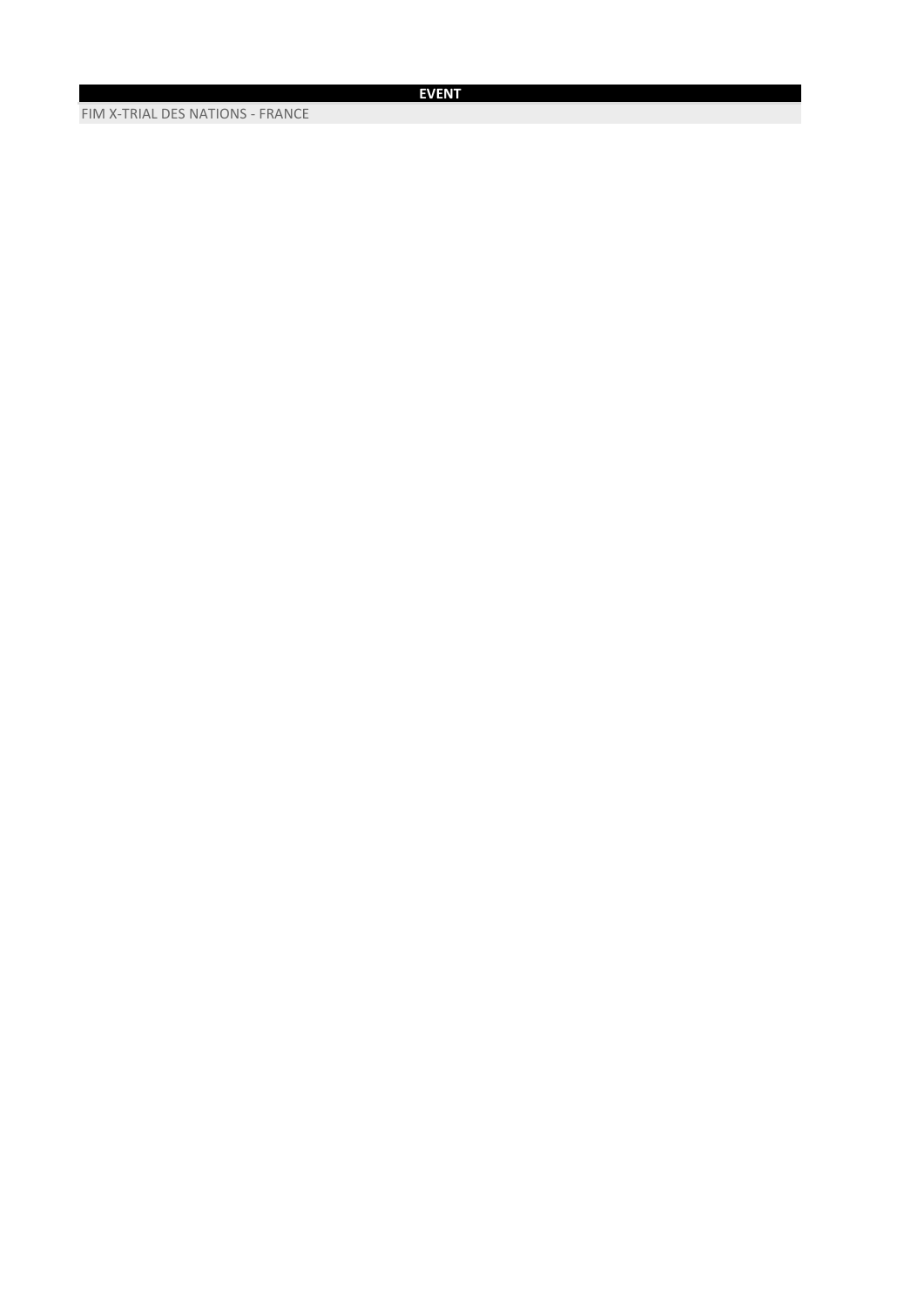<span id="page-16-0"></span>

|            |                   |                 |                        | <b>FIM END</b>              |
|------------|-------------------|-----------------|------------------------|-----------------------------|
| <b>IMN</b> | <b>START DATE</b> | <b>END DATE</b> | <b>PLACE</b>           | <b>COUNTRY</b>              |
| 415/01     | 15/11/2018        | 17/11/2018      | Viña del Mar           | 4.,                         |
|            |                   |                 |                        | <b>JUNIC</b>                |
| IMN        | <b>START DATE</b> | <b>END DATE</b> | <b>PLACE</b>           | <b>COUNTRY</b>              |
| 404/01     | 27/04/2018        | 29/04/2018      | Santiago de Compostela |                             |
| 404/02     | 4/5/2018          | 6/5/2018        | Castelo Branco         | o.                          |
| 404/03     | 1/6/2018          | 3/6/2018        | Tallinn                | E                           |
| 404/05     | 30/06/2018        | 30/06/2018      | Arco di Trento         | 8 F                         |
| 404/04     | 31/08/2018        | 2/9/2018        | Edolo                  | B T                         |
| 404/06     | 12/10/2018        | 14/10/2018      | Woltersdorf            | <b>City</b>                 |
|            |                   |                 |                        | <b>SUPE</b>                 |
| <b>IMN</b> | <b>START DATE</b> | <b>END DATE</b> | <b>PLACE</b>           | <b>COUNTRY</b>              |
| 413/01     | 9/12/2017         | 9/12/2017       | Krakow                 |                             |
| 413/02     | 6/1/2018          | 6/1/2018        | Riesa                  |                             |
| 413/03     | 17/02/2018        | 17/02/2018      | Malaga                 |                             |
| 413/04     | 3/3/2018          | 3/3/2018        | Bilbao Arena           |                             |
| 413/05     | 31/03/2018        | 31/03/2018      | Lidköping              | 유동                          |
|            |                   |                 |                        | <b>ISDE - FIM INTERNATI</b> |
| <b>IMN</b> | <b>START DATE</b> | <b>END DATE</b> | <b>PLACE</b>           | <b>COUNTRY</b>              |
| 401/01     | 12/11/2018        | 17/11/2018      | Viña del Mar           | L                           |
|            |                   |                 |                        | <b>WOME</b>                 |
| <b>IMN</b> | <b>START DATE</b> | <b>END DATE</b> | <b>PLACE</b>           | <b>COUNTRY</b>              |
| 406/01     | 12/10/2018        | 14/10/2018      | Woltersdorf            |                             |
|            |                   |                 |                        | <b>JUNIOR AND WO</b>        |
| <b>IMN</b> | <b>START DATE</b> | <b>END DATE</b> | <b>PLACE</b>           | <b>COUNTRY</b>              |
| 414/01     | 9/12/2017         | 9/12/2017       | Krakow                 |                             |
| 414/02     | 6/1/2018          | 6/1/2018        | Riesa                  |                             |
| 414/03     | 17/02/2018        | 17/02/2018      | Malaga                 |                             |
| 414/04     | 3/3/2018          | 3/3/2018        | <b>Bilbao Arena</b>    | $\overline{\mathbf{r}}$     |
| 414/05     | 31/03/2018        | 31/03/2018      | Lidköping              | 속도                          |
|            |                   |                 |                        |                             |
| <b>IMN</b> | <b>START DATE</b> | <b>END DATE</b> | <b>PLACE</b>           | <b>EQUNTRY</b>              |
| 402/01     | 17/03/2018        | 18/03/2018      | Helsinki               | ÷                           |
| 402/02     | 27/04/2018        | 29/04/2018      | Santiago de Compostela |                             |
| 402/03     | 4/5/2018          | 6/5/2018        | Castelo Branco         | o.                          |
| 402/04     | 1/6/2018          | 3/6/2018        | Tallinn                | ÷                           |
| 402/05     | 30/06/2018        | 30/06/2018      | Arco di Trento         | 81                          |
|            | 31/08/2018        | 2/9/2018        | Edolo                  | E T                         |
| 402/06     |                   |                 | Woltersdorf            | 250                         |
| 402/08     | 12/10/2018        | 14/10/2018      |                        | YOUT                        |
|            |                   |                 | <b>PLACE</b>           | <b>COUNTRY</b>              |
| IMN        | <b>START DATE</b> | <b>END DATE</b> |                        | $\sim$                      |
| 410/01     | 27/04/2018        | 29/04/2018      | Santiago de Compostela | Ī                           |
| 410/02     | 1/6/2018          | 3/6/2018        | Tallinn                | 81                          |
| 410/04     | 30/06/2018        | 30/06/2018      | Arco di Trento         | 87                          |
| 410/03     | 31/08/2018        | 2/9/2018        | Edolo                  | <u>es</u>                   |
| 410/05     | 12/10/2018        | 14/10/2018      | Woltersdorf            |                             |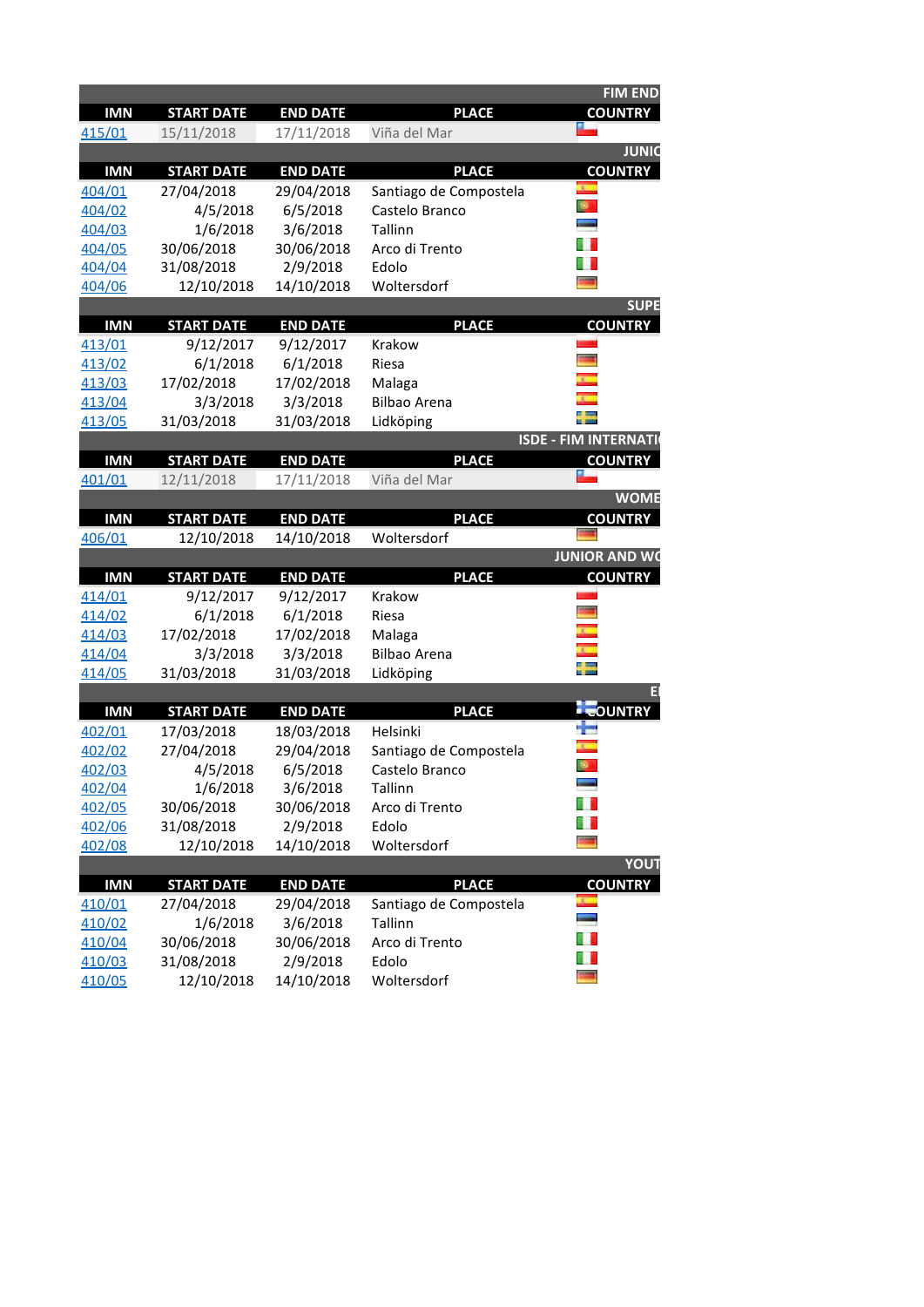| <b>URO VINTAGE</b>             |                                                          |
|--------------------------------|----------------------------------------------------------|
|                                | <b>EVENT</b>                                             |
|                                | FIM ENDURO VINTAGE TROPHY - CHILE/CHILI                  |
| <b>DR ENDURO</b>               |                                                          |
|                                | <b>EVENT</b>                                             |
|                                | FIM JUNIOR ENDURO WORLD CHAMPIONSHIP - SPAIN/ESPAGNE     |
|                                | FIM JUNIOR ENDURO WORLD CHAMPIONSHIP - PORTUGAL          |
|                                | FIM JUNIOR ENDURO WORLD CHAMPIONSHIP - ESTONIA/ESTONIE   |
|                                | FIM JUNIOR ENDURO WORLD CHAMPIONSHIP - ITALY/ITALIE      |
|                                | FIM JUNIOR ENDURO WORLD CHAMPIONSHIP - ITALY/ITALIE      |
|                                | FIM JUNIOR ENDURO WORLD CHAMPIONSHIP - GERMANY/ALLEMAGNE |
| <b>RENDURO</b>                 |                                                          |
|                                | <b>EVENT</b>                                             |
|                                | FIM SUPERENDURO WORLD CHAMPIONSHIP - POLAND/POLOGNE      |
|                                | FIM SUPERENDURO WORLD CHAMPIONSHIP - GERMANY/ALLEMAGNE   |
|                                | FIM SUPERENDURO WORLD CHAMPIONSHIP - SPAIN/ESPAGNE       |
|                                | FIM SUPERENDURO WORLD CHAMPIONSHIP - SPAIN/ESPAGNE       |
|                                | FIM SUPERENDURO WORLD CHAMPIONSHIP - SWEDEN/SUEDE        |
| <b>ONAL SIX DAYS OF ENDURO</b> |                                                          |
|                                | <b>EVENT</b>                                             |
|                                | FIM INTERNATIONAL SIX DAYS' ENDURO (ISDE) - CHILE/CHILI  |
| <b>N's ENDURO</b>              |                                                          |
|                                | <b>EVENT</b>                                             |
|                                | FIM WOMEN'S ENDURO WORLD CUP - GERMANY/ALLEMAGNE         |
| <b>DMEN SUPER ENDURO</b>       |                                                          |
|                                | <b>EVENT</b>                                             |
|                                | FIM SUPERENDURO WORLD CUP JUNIOR - POLAND/POLOGNE        |
|                                | FIM SUPERENDURO WORLD CUP JUNIOR - GERMANY/ALLEMAGNE     |
|                                | FIM SUPERENDURO WORLD CUP JUNIOR - SPAIN/ESPAGNE         |
|                                | FIM SUPERENDURO WORLD CUP JUNIOR - SPAIN/ESPAGNE         |
|                                | FIM SUPERENDURO WORLD CUP JUNIOR - SWEDEN/SUEDE          |
| <b>NDURO</b>                   |                                                          |
|                                | <b>EVENT</b>                                             |
|                                | FIM ENDURO WORLD CHAMPIONSHIP - FINLAND/FINLANDE         |
|                                | FIM ENDURO WORLD CHAMPIONSHIP - SPAIN/ESPAGNE            |
|                                | FIM ENDURO WORLD CHAMPIONSHIP - PORTUGAL                 |
|                                | FIM ENDURO WORLD CHAMPIONSHIP - ESTONIA/ESTONIE          |
|                                | FIM ENDURO WORLD CHAMPIONSHIP - ITALY/ITALIE             |
|                                | FIM ENDURO WORLD CHAMPIONSHIP - ITALY/ITALIE             |
|                                | FIM ENDURO WORLD CHAMPIONSHIP - GERMANY/ALLEMAGNE        |
| <b>H ENDURO</b>                |                                                          |
|                                | <b>EVENT</b>                                             |
|                                | FIM YOUTH ENDURO WORLD CHAMPIONSHIP - SPAIN/ESPAGNE      |
|                                | FIM YOUTH ENDURO WORLD CHAMPIONSHIP - ESTONIA/ESTONIE    |
|                                | FIM YOUTH ENDURO WORLD CHAMPIONSHIP - ITALY/ITALIE       |
|                                | FIM YOUTH ENDURO WORLD CHAMPIONSHIP - ITALY/ITALIE       |

FIM YOUTH ENDURO WORLD CHAMPIONSHIP - GERMANY/ALLEMAGNE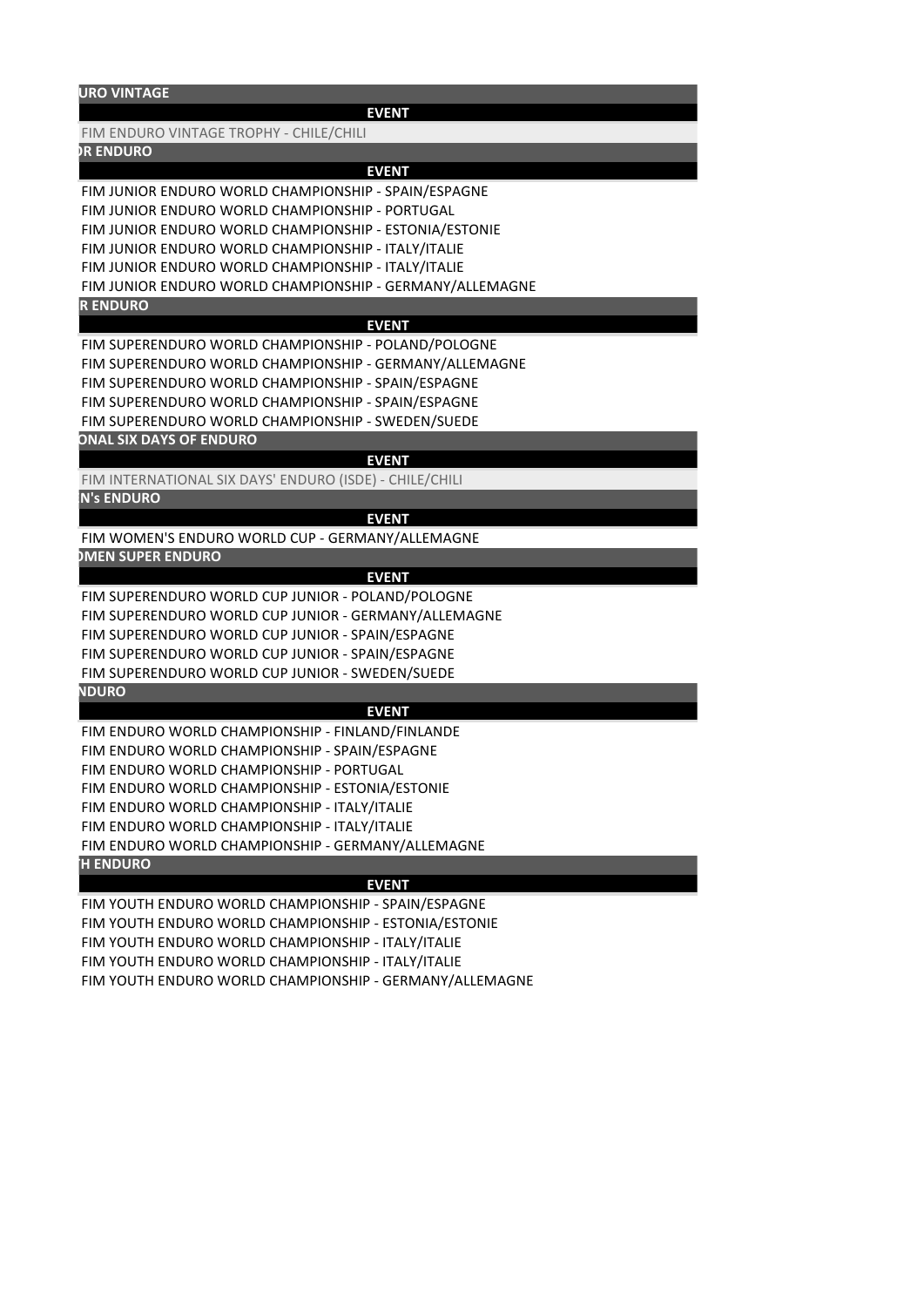<span id="page-18-0"></span>

| <b>IMN</b> | <b>START DATE</b> | <b>END DATE</b> |
|------------|-------------------|-----------------|
| 809/01     | 24/03/2018        | 29/03/2018      |
| 809/02     | 17/04/2018        | 22/04/2018      |
| 809/04     | 11/8/2018         | 19/08/2018      |
| 809/05     | 25/08/2018        | 31/08/2018      |
| 809/06     | 3/10/2018         | 9/10/2018       |
|            |                   |                 |
|            |                   |                 |
| IMN        | <b>START DATE</b> | <b>END DATE</b> |
| 811/01     | 24/03/2018        | 29/03/2018      |
| 811/02     | 17/04/2018        | 22/04/2018      |
| 811/04     | 11/8/2018         | 19/08/2018      |
| 811/05     | 25/08/2018        | 31/08/2018      |
| 811/06     | 3/10/2018         | 9/10/2018       |
|            |                   |                 |
|            |                   |                 |
| <b>IMN</b> | <b>START DATE</b> | <b>END DATE</b> |
| 815/01     | 8/3/2018          | 10/3/2018       |
|            |                   |                 |

| 815/02 | 20/07/2018 | 22/07/2018 |  |
|--------|------------|------------|--|
| 815/03 | 10/8/2018  | 12/8/2018  |  |
|        |            |            |  |
|        |            |            |  |

| <b>IMN</b> | <b>START DATE</b> | <b>END DATE</b> |
|------------|-------------------|-----------------|
| 801/01     | 24/03/2018        | 29/03/2018      |
| 801/02     | 17/04/2018        | 22/04/2018      |
| 801/04     | 11/8/2018         | 19/08/2018      |
| 801/05     | 25/08/2018        | 31/08/2018      |
| 801/06     | 3/10/2018         | 9/10/2018       |
|            |                   |                 |
| <b>IMN</b> | <b>START DATE</b> | <b>END DATE</b> |
| 812/01     | 24/03/2018        | 29/03/2018      |
| 812/02     | 17/04/2018        | 22/04/2018      |
| 812/04     | 11/8/2018         | 19/08/2018      |
| 812/05     | 25/08/2018        | 31/08/2018      |
| 812/06     | 3/10/2018         | 9/10/2018       |
|            |                   |                 |
| <b>IMN</b> | <b>START DATE</b> | <b>END DATE</b> |
| 816/01     | 8/3/2018          | 10/3/2018       |
| 816/02     | 20/07/2018        | 22/07/2018      |
| 816/03     | 10/8/2018         | 12/8/2018       |
|            |                   |                 |
| <b>IMN</b> | <b>START DATE</b> | <b>END DATE</b> |
| 810/01     | 24/03/2018        | 29/03/2018      |
| 810/02     | 17/04/2018        | 22/04/2018      |
| 810/04     | 11/8/2018         | 19/08/2018      |
| 810/05     | 25/08/2018        | 31/08/2018      |
| 810/06     | 3/10/2018         | 9/10/2018       |
|            |                   |                 |
| <b>IMN</b> | <b>START DATE</b> | <b>END DATE</b> |
| 814/01     | 8/3/2018          | 10/3/2018       |
| 814/02     | 20/07/2018        | 22/07/2018      |
| 814/03     | 10/8/2018         | 12/8/2018       |
|            |                   |                 |
| <b>IMN</b> | <b>START DATE</b> | <b>END DATE</b> |
| 817/01     | 8/3/2018          | 10/3/2018       |
| 817/02     | 20/07/2018        | 22/07/2018      |
| 817/03     | 10/8/2018         | 12/8/2018       |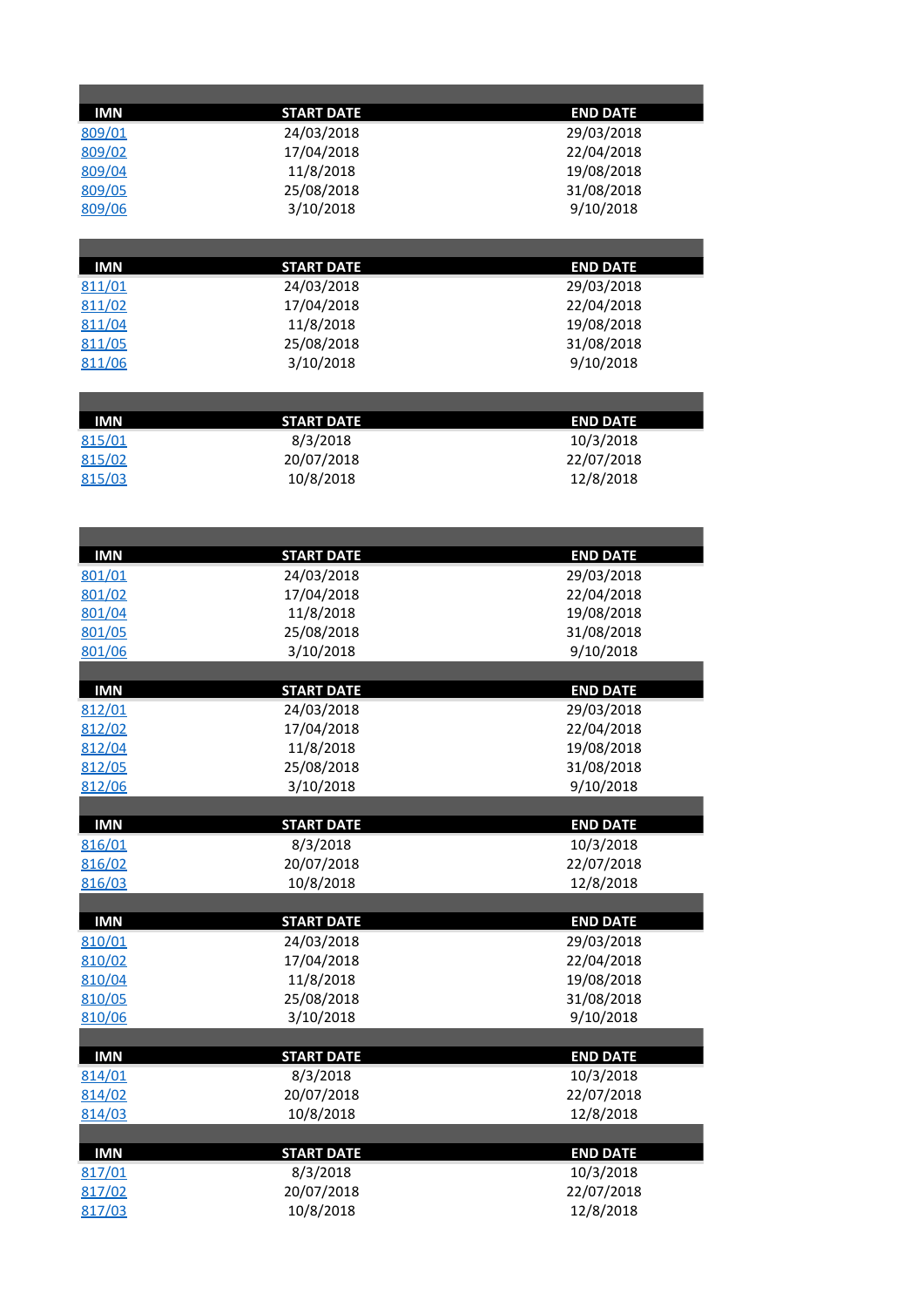|                           | <b>VETERANS CROSS COUNTRY RALLIE</b>              |  |
|---------------------------|---------------------------------------------------|--|
| <b>PLACE</b>              | <b>COUNTRY</b>                                    |  |
| Abu Dhabi                 |                                                   |  |
| Doha                      |                                                   |  |
| Atacama Desert<br>Tucumán |                                                   |  |
| Rally du Maroc            |                                                   |  |
|                           |                                                   |  |
|                           | <b>QUADS CROSS COUNTRY RAL</b>                    |  |
| <b>PLACE</b>              | <b>COUNTRY</b>                                    |  |
| Abu Dhabi                 |                                                   |  |
| Doha                      |                                                   |  |
| Atacama Desert<br>Tucumán |                                                   |  |
| Rally du Maroc            |                                                   |  |
|                           |                                                   |  |
|                           | <b>WOMEN's BAJAS</b>                              |  |
| <b>PLACE</b>              | <b>COUNTRY</b>                                    |  |
| Dubai                     |                                                   |  |
| Aragon (Baja)             |                                                   |  |
| Vezprem                   |                                                   |  |
|                           |                                                   |  |
|                           | <b>CROSS CONTRY RALLIES</b>                       |  |
| <b>PLACE</b>              | <b>COUNTRY</b>                                    |  |
| Abu Dhabi                 |                                                   |  |
| Doha                      |                                                   |  |
| Atacama Desert            |                                                   |  |
| Tucumán                   |                                                   |  |
| Rally du Maroc            |                                                   |  |
| <b>PLACE</b>              | <b>JUNIOR CROSS COUNTRY RAL</b><br><b>COUNTRY</b> |  |
| Abu Dhabi                 |                                                   |  |
| Doha                      |                                                   |  |
| Atacama Desert            |                                                   |  |
| Tucumán                   |                                                   |  |
| Rally du Maroc            |                                                   |  |
|                           | <b>QUADS BAJAS</b>                                |  |
| <b>PLACE</b>              | <b>COUNTRY</b>                                    |  |
| Dubai<br>Aragon (Baja)    |                                                   |  |
| Vezprem                   |                                                   |  |
|                           | <b>WOMEN's CROSS COUNTRY RA</b>                   |  |
| <b>PLACE</b>              | <b>COUNTRY</b>                                    |  |
| Abu Dhabi                 |                                                   |  |
| Doha                      |                                                   |  |
| Atacama Desert            |                                                   |  |
| Tucumán                   |                                                   |  |
| Rally du Maroc            | <b>BAJAS</b>                                      |  |
| <b>PLACE</b>              | <b>COUNTRY</b>                                    |  |
| Dubai                     |                                                   |  |
| Aragon (Baja)             |                                                   |  |
| Vezprem                   |                                                   |  |
|                           | <b>JUNIOR BAJAS</b>                               |  |
| <b>PLACE</b>              | <b>COUNTRY</b>                                    |  |
| Dubai                     |                                                   |  |
| Aragon (Baja)             |                                                   |  |
| Vezprem                   |                                                   |  |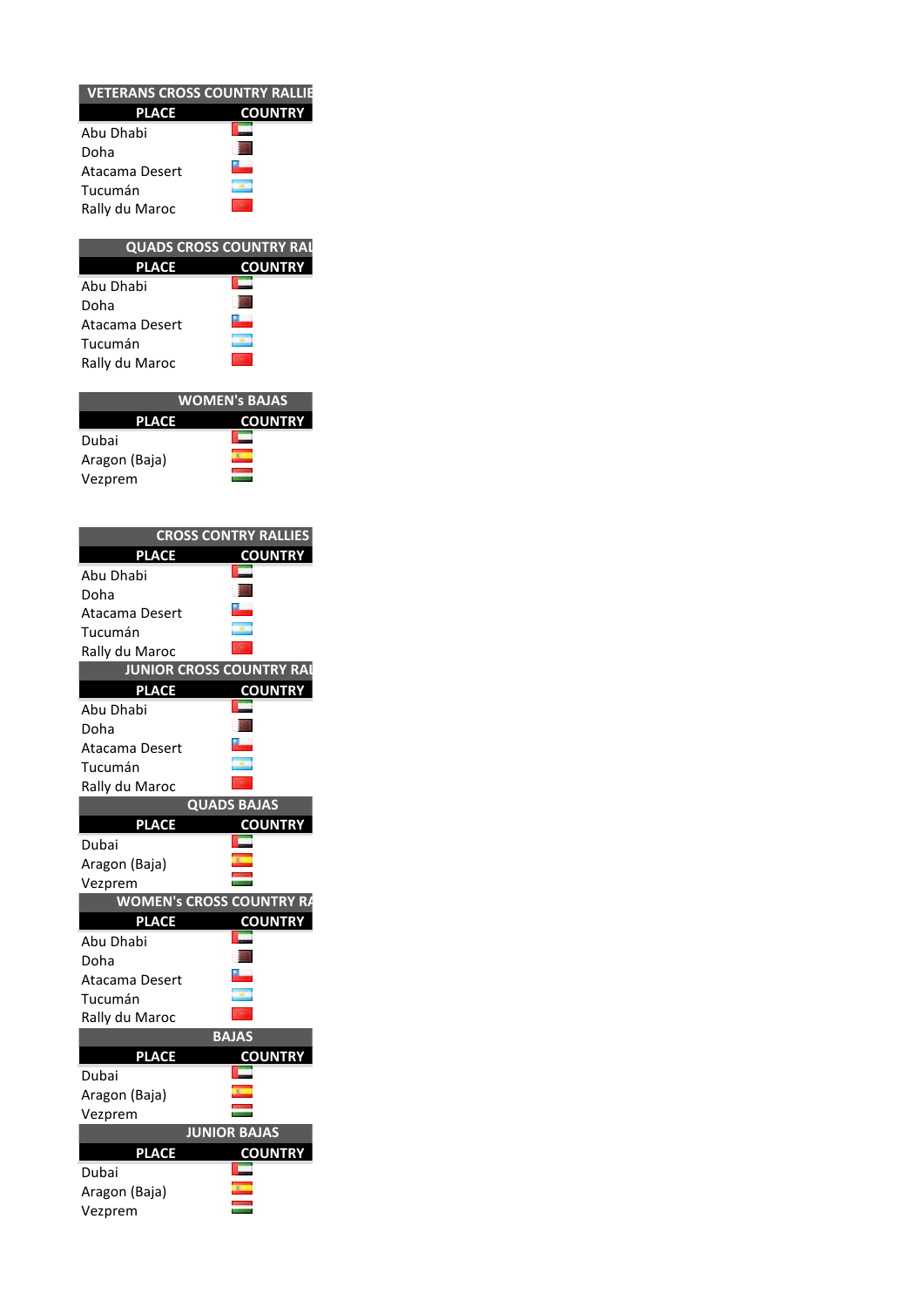#### $E$ **S TROPHY**

**EVENT**

ABU DHABI DESERT CHALLENGE - UNITED ARAB EMIRATES/EMIRATS ARABES UNIS QATAR CROSS-COUNTRY RALLY - QATAR ATACAMA RALLY - CHILE/CHILI DESAFIO RUTA 40 - ARGENTINA/ARGENTINE RALLY DU MAROC - MOROCCO/MAROC

#### **QUADS CROSS COUNTRY RALLIES**

**WOMEN's BAJAS**

**CROSS CONTRY RALLIES**

**QUADS BAJAS**

**BAJAS**

#### **EVENT**

ABU DHABI DESERT CHALLENGE - UNITED ARAB EMIRATES/EMIRATS ARABES UNIS QATAR CROSS-COUNTRY RALLY - QATAR ATACAMA RALLY - CHILE/CHILI DESAFIO RUTA 40 - ARGENTINA/ARGENTINE RALLY DU MAROC - MOROCCO/MAROC

#### **EVENT**

DUBAI INTERNATIONAL BAJA - UNITED ARAB EMIRATES/EMIRATS ARABES UNIS BAJA ESPANA ARAGON - SPAIN/ESPAGNE HUNGARIAN BAJA - HUNGARY/HONGRIE

#### **EVENT**

ABU DHABI DESERT CHALLENGE - UNITED ARAB EMIRATES/EMIRATS ARABES UNIS QATAR CROSS-COUNTRY RALLY - QATAR ATACAMA RALLY - CHILE/CHILI DESAFIO RUTA 40 - ARGENTINA/ARGENTINE RALLY DU MAROC - MOROCCO/MAROC **JUNIOR CROSS COUNTRY RALLIES**

#### **EVENT**

ABU DHABI DESERT CHALLENGE - UNITED ARAB EMIRATES/EMIRATS ARABES UNIS QATAR CROSS-COUNTRY RALLY - QATAR ATACAMA RALLY - CHILE/CHILI DESAFIO RUTA 40 - ARGENTINA/ARGENTINE RALLY DU MAROC - MOROCCO/MAROC

### **EVENT**

DUBAI INTERNATIONAL BAJA - UNITED ARAB EMIRATES/EMIRATS ARABES UNIS BAJA ESPANA ARAGON - SPAIN/ESPAGNE HUNGARIAN BAJA - HUNGARY/HONGRIE **WOMEN's CROSS COUNTRY RALLIES**

#### **EVENT**

ABU DHABI DESERT CHALLENGE - UNITED ARAB EMIRATES/EMIRATS ARABES UNIS QATAR CROSS-COUNTRY RALLY - QATAR ATACAMA RALLY - CHILE/CHILI DESAFIO RUTA 40 - ARGENTINA/ARGENTINE RALLY DU MAROC - MOROCCO/MAROC

#### **EVENT**

DUBAI INTERNATIONAL BAJA - UNITED ARAB EMIRATES/EMIRATS ARABES UNIS BAJA ESPANA ARAGON - SPAIN/ESPAGNE HUNGARIAN BAJA - HUNGARY/HONGRIE **JUNIOR BAJAS**

#### **EVENT**

DUBAI INTERNATIONAL BAJA - UNITED ARAB EMIRATES/EMIRATS ARABES UNIS BAJA ESPANA ARAGON - SPAIN/ESPAGNE HUNGARIAN BAJA - HUNGARY/HONGRIE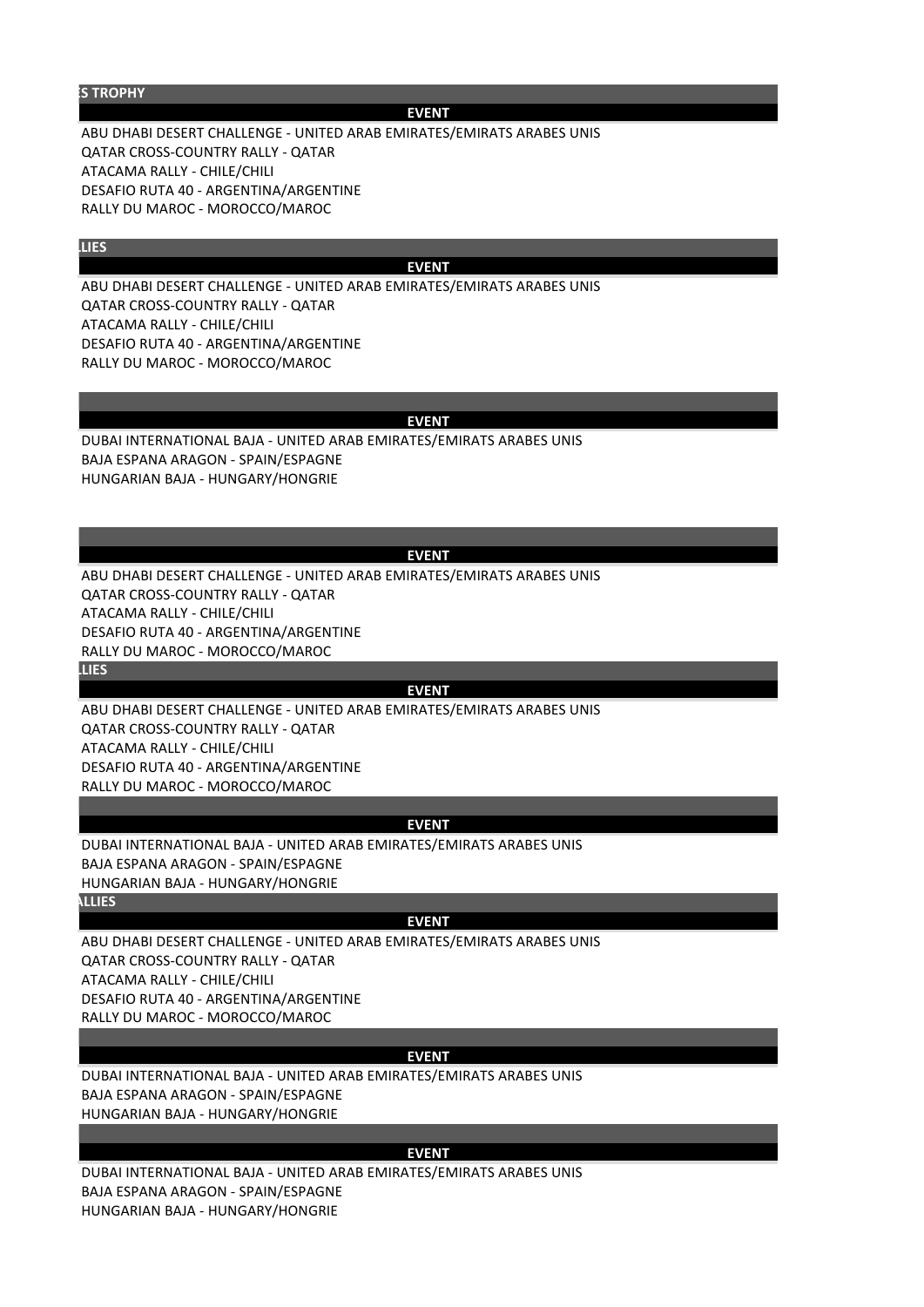<span id="page-21-0"></span>

|                      |                   |                 |              | <b>SP</b>      |
|----------------------|-------------------|-----------------|--------------|----------------|
| <b>IMN</b>           | <b>START DATE</b> | <b>END DATE</b> | <b>PLACE</b> | <b>COUNTRY</b> |
| 503/01               | 2/6/2018          | 2/6/2018        | Teterow      | -              |
| 503/02               | 5/6/2018          | 5/6/2018        | Manchester   | 꾉뚡             |
| 503/03               | 8/6/2018          | 9/6/2018        | Wroclaw      | ÷              |
| Speedway World Games |                   |                 |              |                |
| <b>IMN</b>           | <b>START DATE</b> | <b>END DATE</b> | <b>PLACE</b> | <b>COUNTRY</b> |
| 513/01               | 28/07/2017        | 30/07/2017      | Wroclaw      |                |

Speedway Training Camp

| <b>IMN</b>    | <b>START DATE</b> | <b>END DATE</b> | <b>PLACE</b>     | <b>COUNTRY</b>             |
|---------------|-------------------|-----------------|------------------|----------------------------|
| 517/01        | 1/4/2018          | 1/4/2018        | Gillman Speedway | ÷.                         |
|               |                   |                 |                  | <b>SPEEDWAY</b>            |
| <b>IMN</b>    | <b>START DATE</b> | <b>END DATE</b> | <b>PLACE</b>     | <b>COUNTRY</b>             |
| 501/01        | 19/05/2018        | 19/05/2018      | Zarnovica        | $\mathcal{O}_{\text{max}}$ |
| 501/02        | 19/05/2018        | 19/05/2018      | Slangerup        | 42                         |
| 501/03        | 19/05/2018        | 19/05/2018      | Lonigo           | B.                         |
| 501/04        | 21/05/2018        | 21/05/2018      | Abensberg        | E                          |
| 501/05        | 28/07/2018        | 28/07/2018      | Landshut         | E                          |
|               |                   |                 |                  | <b>SP</b>                  |
| <b>IMN</b>    | <b>START DATE</b> | <b>END DATE</b> | <b>PLACE</b>     | <b>COUNTRY</b>             |
| 502/01        | 12/5/2018         | 12/5/2018       | Warsaw           | <b>TOMA</b>                |
| 502/02        | 26/05/2018        | 26/05/2018      | Prague           | be a                       |
| 502/03        | 30/06/2018        | 30/06/2018      | Horsens          | ÷                          |
| 502/04        | 7/7/2018          | 7/7/2018        | Hallstavik       | 95                         |
| 502/05        | 21/07/2018        | 21/07/2018      | Cardiff          | 꾉뚡                         |
| 502/06        | 11/8/2018         | 11/8/2018       | Malilla          | 목돈                         |
| 502/07        | 25/08/2018        | 25/08/2018      | Gorzow           |                            |
| 502/08        | 8/9/2018          | 8/9/2018        | Krsko            | <b>Service</b>             |
| 502/09        | 22/09/2018        | 22/09/2018      | Teterow          | æ                          |
| 502/10        | 6/10/2018         | 6/10/2018       | Toruń            |                            |
|               |                   |                 |                  | ICE <sub>S</sub>           |
| <b>IMN</b>    | <b>START DATE</b> | <b>END DATE</b> | <b>PLACE</b>     | <b>COUNTRY</b>             |
| 504/01        | 13/01/2018        | 13/01/2018      | Ylitornio        | ÷                          |
| 504/02        | 13/01/2018        | 13/01/2018      | Ornskoldsvik     | 特                          |
| 504/03        | 3/2/2018          | 4/2/2018        | Astana           | -95                        |
| 504/04        | 17/02/2018        | 18/02/2018      | Togliatti        |                            |
| 504/05        | 3/3/2018          | 4/3/2018        | Berlin           |                            |
| 504/06        | 17/03/2018        | 18/03/2018      | Inzell           | تبار                       |
| 504/07        | 7/4/2018          | 8/4/2018        | Heerenveen       |                            |
|               |                   |                 |                  | <b>TEAM IO</b>             |
| <b>IMN</b>    | <b>START DATE</b> | <b>END DATE</b> | <b>PLACE</b>     | <b>COUNTRY</b>             |
| 505/01        | 10/2/2018         | 11/2/2018       | Shadrinsk        | --                         |
|               |                   |                 |                  |                            |
| <b>IMN</b>    | <b>START DATE</b> | <b>END DATE</b> | <b>PLACE</b>     | <b>COUNTRY</b>             |
| <u>506/03</u> | 10/5/2018         | 10/5/2018       | Herxheim         | <b>Service</b>             |
| 506/01        | 2/6/2018          | 2/6/2018        | Marianske Lazne  | <b>Service</b>             |
| 506/04        | 16/06/2018        | 16/06/2018      | La Réole         | 腰部                         |
| 506/02        | 24/06/2018        | 24/06/2018      | Bielefeld        |                            |
| 506/05        | 15/07/2018        | 15/07/2018      | Roden            |                            |
| 506/06        | 19/08/2018        | 19/08/2018      | Eenrum           | ═                          |
| 506/07        | 30/09/2018        | 30/09/2018      | Mühldorf         | <b>COLOR</b>               |
|               |                   |                 |                  |                            |
| <b>IMN</b>    | <b>START DATE</b> | <b>END DATE</b> | <b>PLACE</b>     | <b>COUNTRY</b>             |
| 507/01        | 16/06/2018        | 16/06/2018      | Liberec          | <b>Contract</b>            |
| 507/02        | 16/06/2018        | 16/06/2018      | Vetlanda         | 特                          |
| 507/03        |                   |                 | Rawicz           |                            |
|               | 16/06/2018        | 16/06/2018      |                  | $\overline{\phantom{0}}$   |
| 507/07        | 29/06/2018        | 29/06/2018      | Daugavpils       | <b>Sales</b>               |
|               |                   |                 |                  |                            |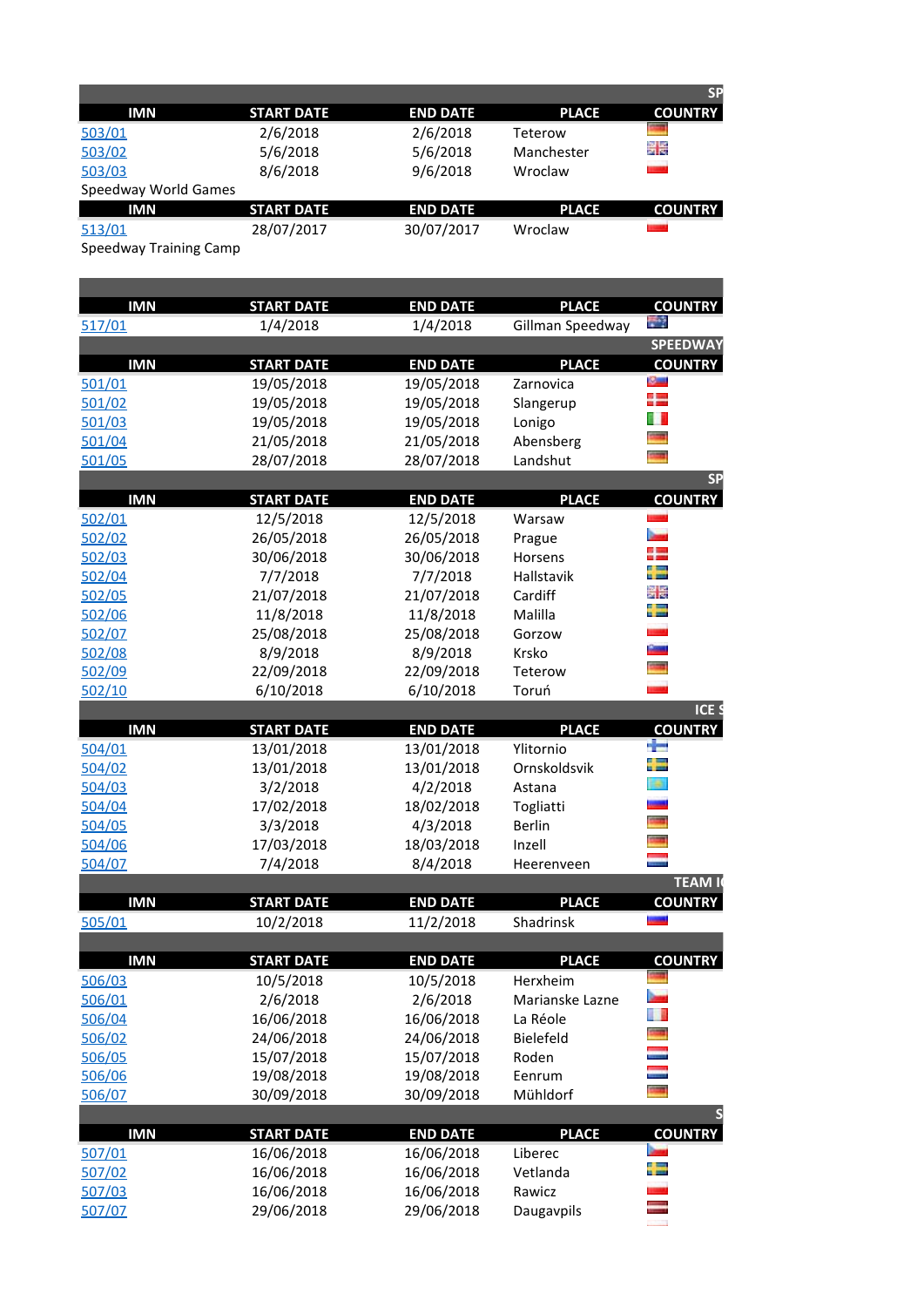| 507/05     | 22/07/2018        | 22/07/2018      | Leszno       |                |
|------------|-------------------|-----------------|--------------|----------------|
| 507/06     | 28/09/2018        | 28/09/2018      | Pardubice    |                |
|            |                   |                 |              | <b>TEAM</b>    |
| <b>IMN</b> | <b>START DATE</b> | <b>END DATE</b> | <b>PLACE</b> | <b>COUNTRY</b> |
| 508/01     | 14/07/2018        | 14/07/2018      | Riga         |                |
| 508/02     | 14/07/2018        | 14/07/2018      | Glasgow      | 罢              |
| 508/03     | 18/08/2018        | 18/08/2018      | Outrup       | ÷              |
|            |                   |                 |              | <b>SP</b>      |
| <b>IMN</b> | <b>START DATE</b> | <b>END DATE</b> | <b>PLACE</b> | <b>COUNTRY</b> |
| 510/01     | 25/06/2017        | 25/06/2017      | Riga         |                |
| 510/02     | 1/7/2017          | 1/7/2017        | Kings Lynn   | 噐              |
| 510/03     | 4/7/2017          | 4/7/2017        | Vastervik    | 유통             |
| 510/04     | 7/7/2017          | 7/7/2017        | Leszno       |                |
| 510/05     | 8/7/2017          | 8/7/2017        | Leszno       |                |
|            |                   |                 |              | <b>WO</b>      |
| <b>IMN</b> | <b>START DATE</b> | <b>END DATE</b> | <b>PLACE</b> | <b>COUNTRY</b> |
| 512/01     | 23/04/2016        | 23/04/2016      | Berlin       |                |
|            |                   |                 |              |                |
| <b>IMN</b> | <b>START DATE</b> | <b>END DATE</b> | <b>PLACE</b> | <b>COUNTRY</b> |
| 511/01     | 1/9/2018          | 1/9/2018        | Morizes      | H.             |
|            |                   |                 |              |                |
| <b>IMN</b> | <b>START DATE</b> | <b>END DATE</b> | <b>PLACE</b> | <b>COUNTRY</b> |
| 514/01     | 8/9/2018          | 8/9/2018        | Misano       | 81             |
|            |                   |                 |              |                |
| <b>IMN</b> | <b>START DATE</b> | <b>END DATE</b> | <b>PLACE</b> | <b>COUNTRY</b> |
| 515/01     | 4/7/2018          | 4/7/2018        | Gdańsk       |                |
| 515/02     | 4/7/2018          | 4/7/2018        | Gdańsk       |                |
| 515/03     | 6/7/2018          | 6/7/2018        | Toruń        |                |
|            |                   |                 |              |                |
| <b>IMN</b> | <b>START DATE</b> | <b>END DATE</b> | <b>PLACE</b> | <b>COUNTRY</b> |
| 516/01     | 7/7/2018          | 7/7/2018        | Wittstock    |                |
|            |                   |                 |              | <b>SPEEDV</b>  |
| <b>IMN</b> | <b>START DATE</b> | <b>END DATE</b> | <b>PLACE</b> | <b>COUNTRY</b> |
| 518/01     | 28/07/2018        | 29/07/2018      | Rybnik       |                |
|            |                   |                 |              |                |
| <b>IMN</b> | <b>START DATE</b> | <b>END DATE</b> | <b>PLACE</b> | <b>COUNTRY</b> |
| 519/01     | 1/9/2018          | 1/9/2018        | Morizes      | H.             |
|            |                   |                 |              |                |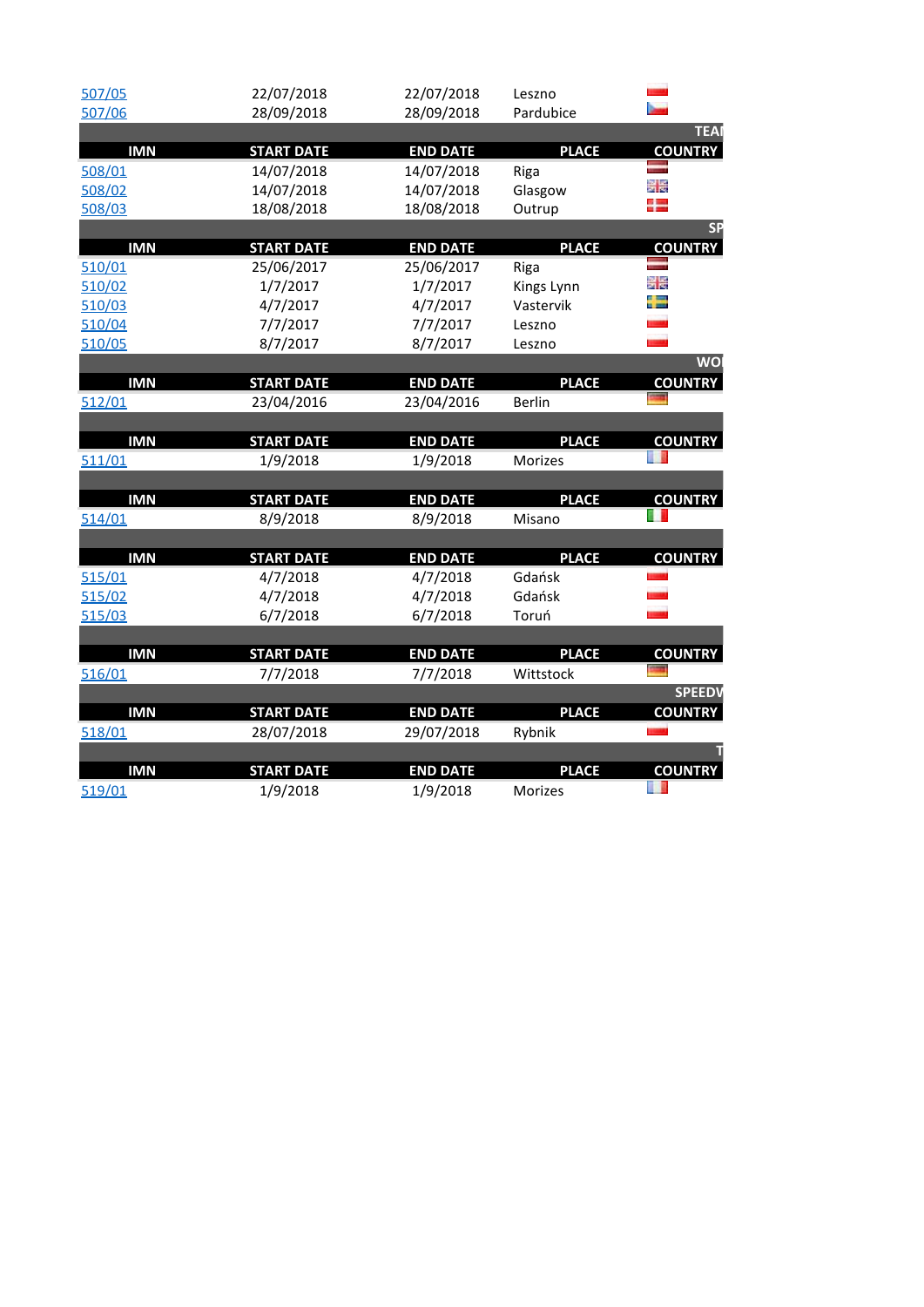# **EEDWAY OF NATIONS**

FIM SPEEDWAY OF NATIONS RACE OFF 1 - TETEROW (GER) FIM SPEEDWAY OF NATIONS RACE OFF 2 - MANCHESTER (GBR) FIM SPEEDWAY OF NATIONS FINAL - WROCLAW (POL)

World Games

**EVENT**

**EVENT**

**EVENT**

| SIDECAR 1000CC |  |
|----------------|--|
|----------------|--|

FIM SIDECAR SPEEDWAY 1000cc WORLD CUP **SPEALIFICATIONS** 

|                                  | <b>EVENT</b>                                                                                  |
|----------------------------------|-----------------------------------------------------------------------------------------------|
|                                  | FIM Speedway Grand Prix World Championship - Qualifying Round 1 - ZARNOVICA (SVK)             |
|                                  | FIM Speedway Grand Prix World Championship - Qualifying Round 2 - SLANGERUP (DEN)             |
|                                  | FIM Speedway Grand Prix World Championship - Qualifying Round 3 - LONIGO (ITA)                |
|                                  | FIM Speedway Grand Prix World Championship - Qualifying Round 4 - ABENSBERG (GER)             |
|                                  | FIM Speedway Grand Prix World Championship - Challenge - LANDSHUT (GER)                       |
| <b>EEDWAY GRAND PRIX</b>         |                                                                                               |
|                                  | <b>EVENT</b>                                                                                  |
|                                  | FIM SPEEDWAY GRAND PRIX - WARSAW (POL)                                                        |
|                                  | FIM SPEEDWAY GRAND PRIX - PRAGUE (CZE)                                                        |
|                                  | FIM SPEEDWAY GRAND PRIX - HORSENS (DEN)                                                       |
|                                  | FIM SPEEDWAY GRAND PRIX - HALLSTAVIK (SWE)                                                    |
|                                  | FIM SPEEDWAY GRAND PRIX - CARDIFF (GBR)                                                       |
|                                  | FIM SPEEDWAY GRAND PRIX - MALILLA (SWE)                                                       |
|                                  | FIM SPEEDWAY GRAND PRIX - GORZOW (POL)                                                        |
|                                  | FIM SPEEDWAY GRAND PRIX - KRSKO (SLO)                                                         |
|                                  | FIM SPEEDWAY GRAND PRIX - TETEROW (GER)                                                       |
|                                  | FIM SPEEDWAY GRAND PRIX - TORUN (POL)                                                         |
| <b>SPEEDWAY GLADIATORS</b>       |                                                                                               |
|                                  | <b>EVENT</b>                                                                                  |
|                                  | FIM ICE SPEEDWAY GLADIATORS WORLD CHAMPIONSHIP - QUALIFYING ROUND 1                           |
|                                  | FIM ICE SPEEDWAY GLADIATORS WORLD CHAMPIONSHIP - QUALIFYING ROUND 2                           |
|                                  | FIM ICE SPEEDWAY GLADIATORS WORLD CHAMPIONSHIP - FINAL 1                                      |
|                                  | FIM ICE SPEEDWAY GLADIATORS WORLD CHAMPIONSHIP - FINAL 2                                      |
|                                  | FIM ICE SPEEDWAY GLADIATORS WORLD CHAMPIONSHIP - FINAL 3                                      |
|                                  | FIM ICE SPEEDWAY GLADIATORS WORLD CHAMPIONSHIP - FINAL 4                                      |
|                                  | FIM ICE SPEEDWAY GLADIATORS WORLD CHAMPIONSHIP - FINAL 5                                      |
| <b>CE SPEEDWAY GLADIATORS</b>    |                                                                                               |
|                                  | <b>EVENT</b>                                                                                  |
| FIM TEAM ICE SPEEDWAY GLADIATORS |                                                                                               |
| <b>LONG TRACK</b>                |                                                                                               |
|                                  | <b>EVENT</b>                                                                                  |
|                                  | FIM LONG TRACK WORLD CHAMPIONSHIP - FINAL 1 - HERXHEIM (GER)                                  |
|                                  | FIM LONG TRACK WORLD CHAMPIONSHIP - QUALIFYING ROUND -MARIANSKE LAZNE (CZE)                   |
|                                  | FIM LONG TRACK WORLD CHAMPIONSHIP - FINAL 2 - LA REOLE (FRA)                                  |
|                                  | FIM LONG TRACK WORLD CHAMPIONSHIP - CHALLENGE - BIELEFIELD (GER)                              |
|                                  | FIM LONG TRACK WORLD CHAMPIONSHIP - FINAL 3 - RODEN (NED)                                     |
|                                  | FIM LONG TRACK WORLD CHAMPIONSHIP - FINAL 4 - EENRUM (NED)                                    |
|                                  | FIM LONG TRACK WORLD CHAMPIONSHIP - FINAL 5 - MUHLDORF (GER)                                  |
| <b>PEEDWAY UNDER 21</b>          |                                                                                               |
|                                  |                                                                                               |
|                                  | <b>EVENT</b><br>FIM SPEEDWAY UNDER 21 WORLD CHAMPIONSHIP - QUALIFYING ROUND 1 - LIBEREC (CZE) |
|                                  | FIM SPEEDWAY UNDER 21 WORLD CHAMPIONSHIP - QUALIFYING ROUND 2 - VETLANDA (SWE)                |
|                                  |                                                                                               |
|                                  | FIM SPEEDWAY UNDER 21 WORLD CHAMPIONSHIP - QUALIFYING ROUND 3 - RAWICZ (POL)                  |

FIM SPEEDWAY UNDER 21 WORLD CHAMPIONSHIP - FINAL 1 - DAUGAVPILS (LAT)